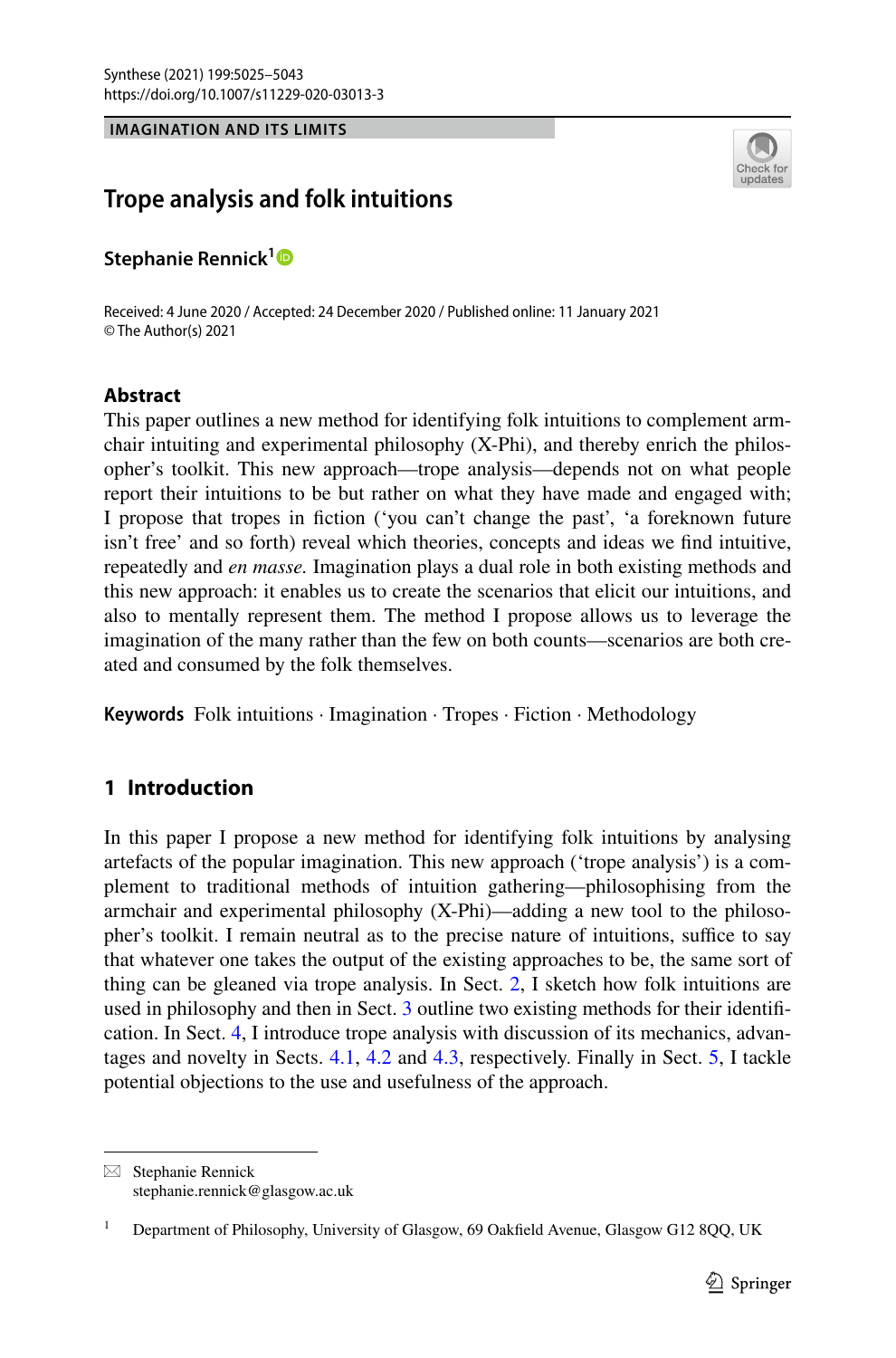### <span id="page-1-0"></span>**2 The importance of folk intuitions**

Folk intuitions are frequently mentioned and made use of across philosophy, from discussions of the nature of pain, to the rightness of an action, to the distinction between knowledge and belief. They are employed as a starting point for conceptual analysis, to verify that all parties are talking about the same (or intended) thing, and claimed as evidence in favour of a view (that a particular theory corresponds with 'common sense' or the view 'of the person on the Clapham omnibus' is often thought to weigh in its favour).

The debate over what constitutes free will is an illustrative example: it is particularly prone to arguments about folk or pre-theoretical intuitions, with philosophers in various camps claiming that the folk are on their side. This claim is a powerful one: there is an oft-cited passage by Mele ([2001:](#page-18-0) p. 27) in which he writes that any adequate analysis of free will and related notions should be "anchored by common-sense judgements", because if our analysis of what free will is and when we have it is at odds with the way ordinary people use the words and conceive of the notion, our analysis "runs the risk of having nothing more than a philosophical fiction as its subject matter." Similarly, Jackson [\(1998:](#page-17-0) p. 31) writes that the free will debate should centre on our ordinary conception, which we can identify by appealing "to what seems to us most obvious and central about free action… as revealed by our intuitions about possible cases."

Folk intuitions aren't the end of the story; they aren't conclusive evidence as to the rightness or wrongness of a theory. But they are a common starting point, they help us keep our discourse relevant to the initial concerns, and

if a philosophical theory *does* turn out to be privileged by the endorsement of the folk, that would seem to position the burden of proof on the shoulders of those who argue *contrary* to folk intuitions" (Nahmias et al. [2005:](#page-18-1) p. 564).

These attitudes are not restricted to discussions of free will:

Minimally, any philosopher who offers an account of intentional action that is not anchored by folk judgments would need to offer an error theory that explains how and why the folk are misapplying the concept (Nadelhoffer [2004](#page-18-2): p. 196).

Some are more willing than others to embrace philosophical theories that are at odds with our pretheoretical conception of the world. But virtually everyone agrees that, even after having presented the arguments for their positions, proponents of revisionary philosophical theories—that is, those that deviate from the pretheoretical conceptions—are required to provide some sort of account of the confict between their theories and the pretheoretical beliefs of non-philosophers ("the folk") (Korman [2009](#page-17-1): p. 242).

And,

Philosophy is standardly viewed as relying on *intuition* as a source of evidence for or against philosophical claims or theories. A successful philosophical the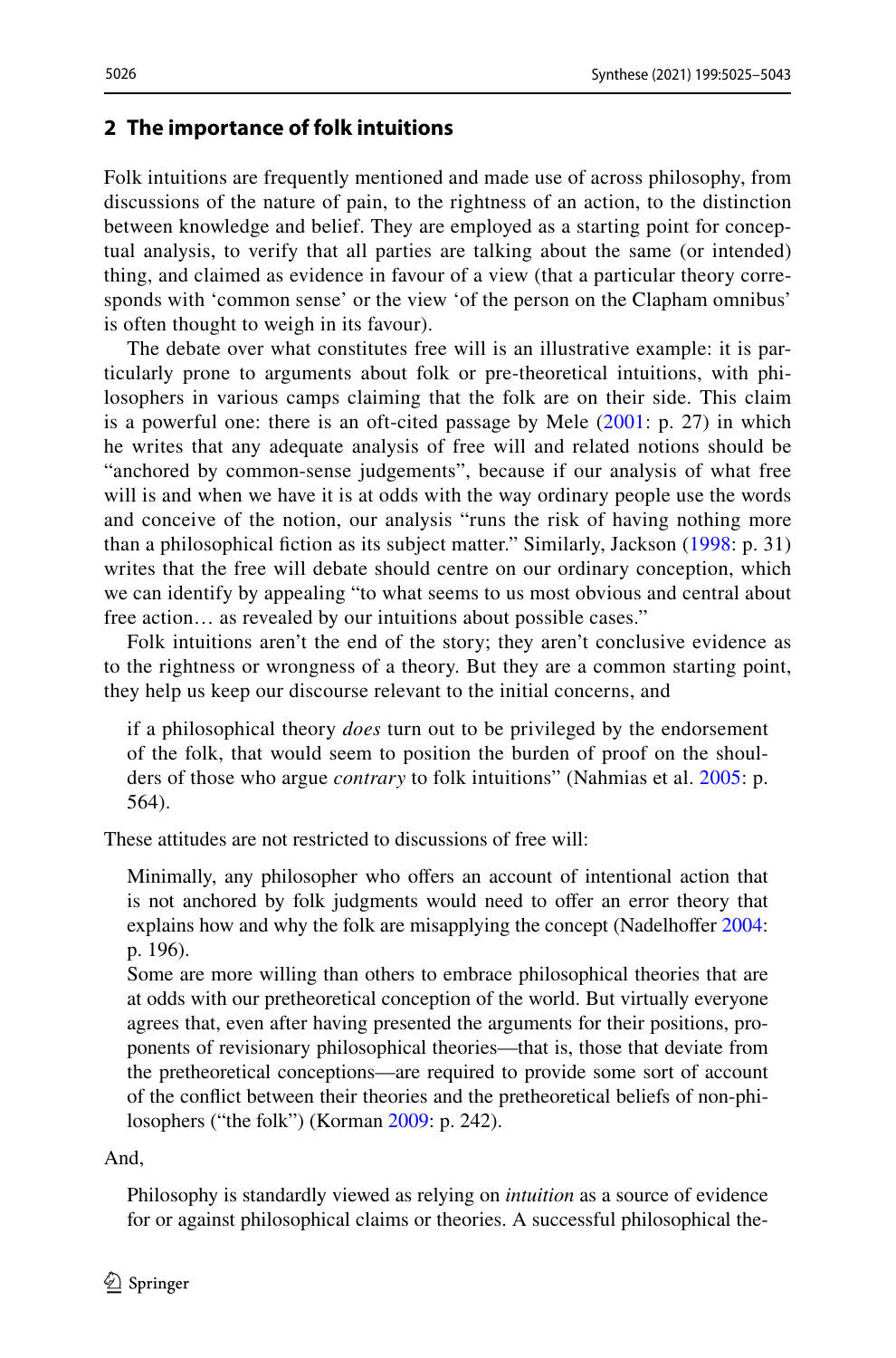ory of (say) knowledge is expected to align with our intuitions about knowl-edge—and often rather precisely, too (Nado [2014:](#page-18-3) p. 631).<sup>1</sup>

 Whether or not these are the appropriate ways to use folk intuitions, or whether they exhaust their potential, is not the focus of this paper. $<sup>2</sup>$  $<sup>2</sup>$  $<sup>2</sup>$  Instead, acknowledging the</sup> status quo, I propose a new way of accessing folk intuitions.

### <span id="page-2-0"></span>**3 Current methods**

Generally speaking, there are two main ways that philosophers identify the intuitions of the folk: musing from 'the armchair', and experimental philosophy  $(X-Phi)^3$  $(X-Phi)^3$ Each has its strengths and weaknesses, and nothing I have to say here is tantamount to a rejection of either—my purpose is to add an additional tool to the intuition seeker's toolkit. I will remain neutral as to the precise nature of intuitions—whether they are, for instance, beliefs (Goldman and Pust [1998;](#page-17-2) Devitt [2006](#page-17-3); Lewis [1983](#page-18-4)); inclinations or dispositions to believe or judge (Earlenbaugh and Molyneux [2009\)](#page-17-4); a "*sui generis* kind of seeming" (Goldman [2007:](#page-17-5) p. 7; cf. Nagel [2007;](#page-18-5) Chudnoff [2011](#page-17-6)) etc. Whatever one takes the folk intuitions accessed from the armchair or X-Phi to be, so too can they be captured by this new approach (see Sect. [4](#page-4-0) for more on this).

The existing methods are not completely distinct from one another. We might be tempted to think of the armchair as in some sense a priori and X-phi as a posteriori*,* but the philosopher in their armchair may talk to their colleagues, students, or pals at the pub, and the experimental philosopher may start with a set of assumptions, possibilities or cases generated from the comfort of their sofa. Nonetheless, we can (and do) make sense of the distinction, not least for the attendant weaknesses of each approach. For instance, philosophising from the armchair can lead to insoluble arguments: 'Obviously this is what is meant by '*x'*'; 'no, that's not *really* what people mean by *x'*, and so forth. In addition, philosophers don't tend to represent the average person on the street (Knobe [2007](#page-17-7): p. 82): doing philosophy can skew one's intuitions, there is a diverse range of views (among both the folk and philosophers) on many matters, and (Western analytic) philosophy has historically been (and still is) a male-dominated, overwhelmingly white profession (Goldman [2007](#page-17-5); Machery et al. [2013;](#page-18-6) Nado [2014\)](#page-18-3). Finally, there is growing evidence that philosophers are subject to biases and framing effects, albeit "in a slightly different manner than nonphilosophers" (Nado [2014](#page-18-3): p. 634). In short, in the armchair we're limited by our biases, our education and, as I suggest below, our imagination.

<span id="page-2-1"></span><sup>&</sup>lt;sup>1</sup> For further examples see Kripke ([1980:](#page-18-7) p. 42), Goldman [\(2007](#page-17-5): p. 1) and Williamson ([2004:](#page-18-8) p. 150).

<span id="page-2-2"></span> $2$  There are several debates on this front, including whether the intuitions of the folk or of philosophers serve as better evidence (e.g. Goldman [2007;](#page-17-5) Kornblith [2007\)](#page-18-9), what intuitions serve as evidence of or justifcation for (e.g. Bealer [1998](#page-17-8); Kornblith [2007](#page-18-9); Williamson [2004](#page-18-8)), whether intuitions *should* be used as evidence (e.g. Earlenbaugh and Molyneux [2009\)](#page-17-4), and whether intuitions *are* actually used as evidence (e.g. Deutsch [2015](#page-17-9); Cappelen [2012\)](#page-17-10). For an overview, see Pust ([2019\)](#page-18-10) and Nagel [\(2007](#page-18-5)).

<span id="page-2-3"></span><sup>&</sup>lt;sup>3</sup> Clearly this does not exhaust the potential of either the armchair or experimental philosophy, but in this paper when I speak of the armchair or X-Phi I'm referring to accessing folk intuitions specifcally.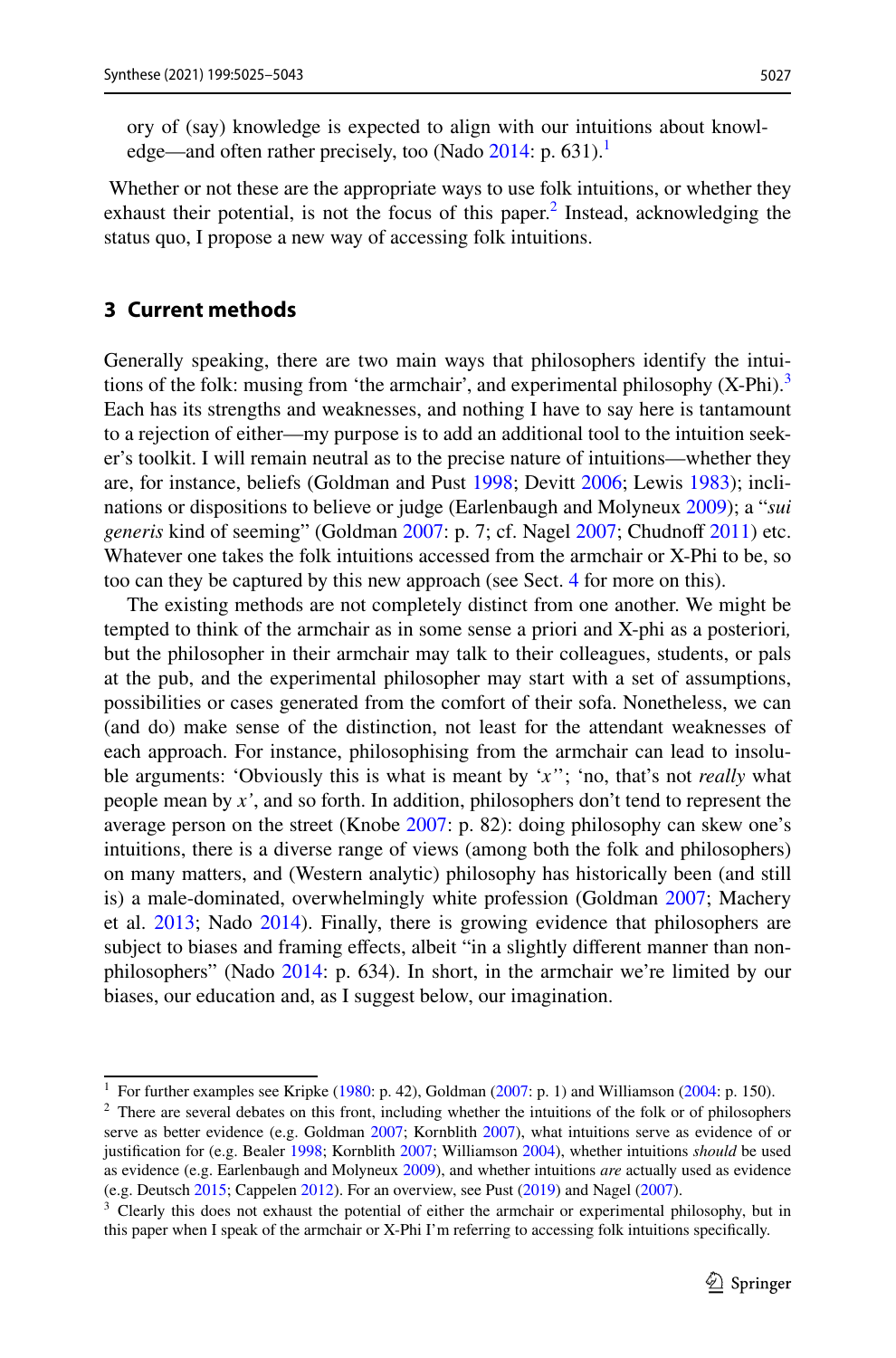X-Phi, by contrast, has the advantage of taking in more than just our own views or best guesses, employing "survey techniques to collect systematic data on the intuitions of large groups of subjects" (Nado [2014](#page-18-3): p. 631). Nonetheless, there are well-documented priming and skewing efects depending on how questions are framed, studies are often expensive and time-consuming, and there are sampling issues: it's difficult to get a good demographic distribution among participants (a lot of X-Phi thus involves undergraduate students). As Bernard Williams puts it, certain experiments lead the participant, eliciting a certain response because of how they are constructed:

It is the product of the will of the experimenter to produce a situation which would naturally elicit, with minimum hesitation, that description [\(1970:](#page-18-11) p. 79).

 There have also been objections raised to the general survey approach (Ludwig [2007;](#page-18-12) Kauppinen [2007](#page-17-11); Pust [2019\)](#page-18-10).

The aforementioned challenges may be identifed, suitably enough, from the armchair, but others only become obvious after the fact. For example, Nahmias et al. undertook a series of studies to capture free will-related folk intuitions, and encountered several unexpected problems. First, that "some participants seemed to fail to reason conditionally" ([2005:](#page-18-1) p. 566): presented with a counterfactual scenario, participants wouldn't entertain the antecedent to see if the consequent followed. When asked, 'if there was a supercomputer who could predict the future, would Jeremy be free?'.

Some seemed to assume that the scenario is impossible *because* Jeremy has free will rather than making judgements about Jeremy's freedom on the assumption that the scenario is actual  $(2005: p. 574)$  $(2005: p. 574)$ .

(Many of us have encountered a similar problem when teaching frst-year classes).

They also struggled with how to make concepts like 'determinism' accessible, without either using the technical term (as people tended to attach additional fatalistic assumptions to it) or needing to provide too much background information and instruction (for instance what 'propositions' or 'entailment' are). They write,

In our attempts to make determinism salient to participants, we described scenarios that many found implausible or impossible. Despite our efforts to induce participants to make their judgements based on a conditional acceptance of the scenario, it is likely that some did not do so. Hence, the challenge is to describe determinism in a way that participants fnd salient, intelligible, and somewhat believable ([2005,](#page-18-1) p. 574).

 A common feature of both the armchair method and X-Phi are their use of thought experiments to elicit intuitions. Liao and Gendler ([2019\)](#page-18-13) note that it is "incontrovertible that imagination is central to thought experiments." But while they are referring to what goes on when we are presented with them (more on this in Sect. [4](#page-4-0)), there is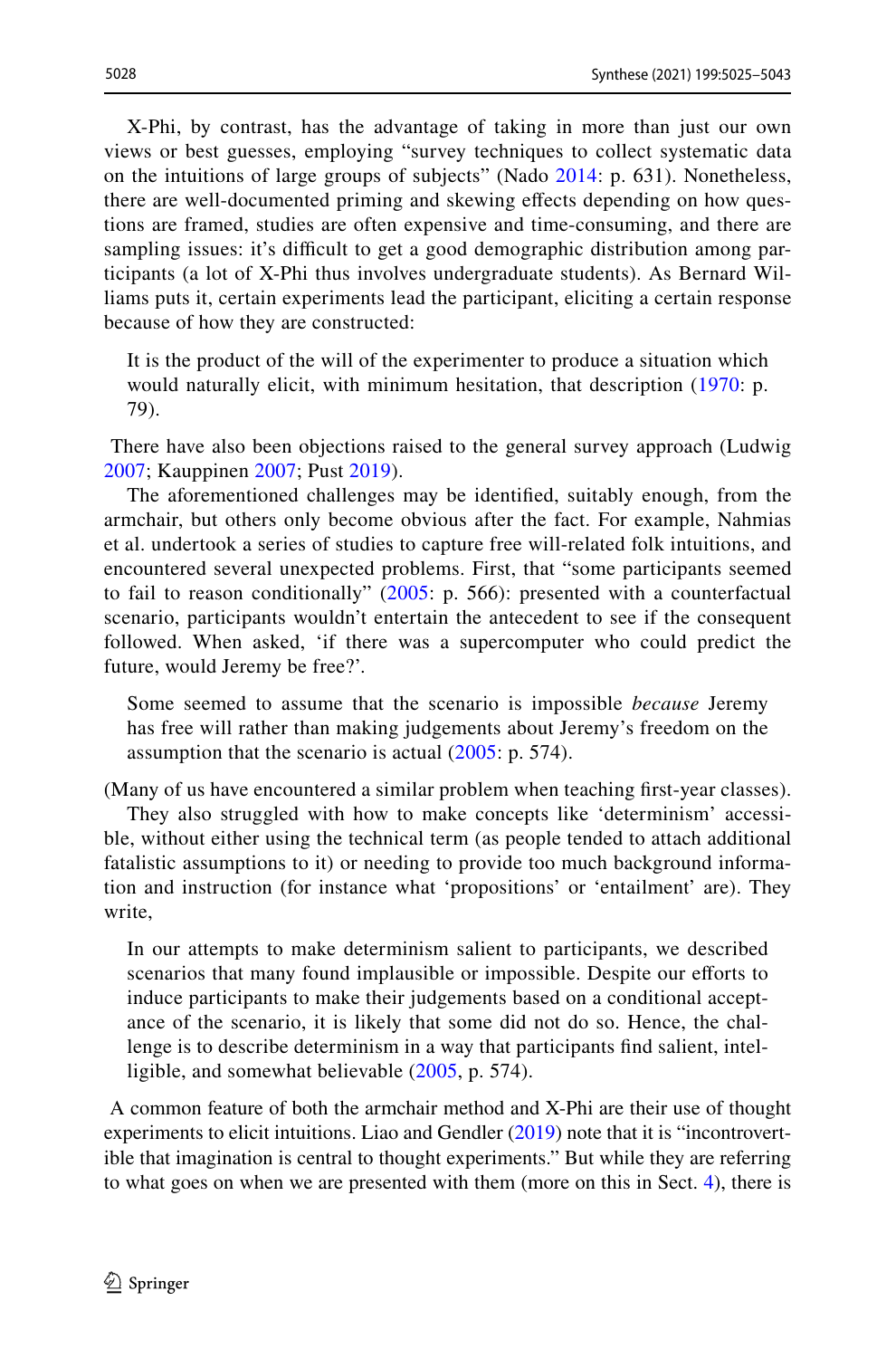another sense in which imagination is central to thought experiments: it is required for their creation. It is little wonder that a lone philosopher in the armchair might be limited by their imagination, but the same is true of X-Phi; even the most carefully constructed studies are limited by the scenarios we (usually philosophers, with our attendant weaknesses) dream up to pose to the test subjects. I propose a third way, a new intuition-capturing methodology not to replace, but to complement, the armchair and X-Phi, that overcomes some of the aforementioned weaknesses and utilises the imagination of the many rather than the few.

#### <span id="page-4-0"></span>**4 The third way**

Our current methods depend directly on people and what they report their intuitions to be: the philosopher in the armchair, or the test subjects in an X-Phi study. The methodology I propose instead looks at artefacts: patterns in what people have made.<sup>4</sup> More specifically, it consists of identifying and appealing to 'tropes' in pop-ular media.<sup>[5](#page-4-2)</sup> Tropes are recurring patterns, motifs or ideas, and manifest across any media where stories are told: flms, television, literature, video games, web comics, and so on. Popular literary tropes—the context in which the term is most often used—include the familiar 'damsel in distress', 'knight in shining armour', and 'love triangle'. I'm concerned with a less commonly discussed subset of tropes that pertain to areas of philosophical interest: for instance, 'you can't change the past', 'free will requires choice', 'the person goes with the mind, not the body'.<sup>[6](#page-4-3)</sup> (I've made use here of examples from metaphysics, but the approach applies across the board.)

These tropes need not tell us what people *believe* (any more than an intuition need tell us what people believe<sup>7</sup>—although they might); for the sake of the methodology something much weaker is required. Fiction, like thought experiments, presents us with imaginary scenarios—allowing us to "represent possibilities other than the actual, to represent times other than the present, and to represent perspectives other than one's own" (Liao and Gendler [2019](#page-18-13)). I propose that tropes reveal which theories, concepts and ideas we fnd intuitive—repeatedly and *en masse*—in those scenarios, whether that be cashed out in terms of what we judge or what appears to us to be true, plausible or possible; what we are inclined to believe (or so on as

<span id="page-4-1"></span><sup>4</sup> There is an analogy to be drawn here with linguistics, which makes use of linguists' own intuitions (analogous to the armchair), surveys (X-Phi), and corpus analysis (looking at artefacts). See also fn 19.

<span id="page-4-2"></span><sup>&</sup>lt;sup>5</sup> For the examples in this paper, I've concentrated on speculative fiction (fantasy and science fiction), for two reasons: (1) as a genre it lends itself to the exploration of the kinds of concepts at stake in the literature cited (free will; time; knowledge etc.), and (2) there are more objections levied against the use of fantastic stories/examples at distant worlds than against other types (see Sect.  $5.2$ )— if these can be overcome, then the approach as a whole is on frmer footing. Other genres might prove more useful for other areas of philosophy; the approach is transferable.

<span id="page-4-3"></span><sup>6</sup> Of course, even the aforementioned literary tropes are philosophical, insofar as they tell us about gender and sexuality norms (and how they change over time).

<span id="page-4-4"></span><sup>&</sup>lt;sup>7</sup> For instance, Earlenbaugh & Molyneux ([2009\)](#page-17-4) argue that intuitions are neither belief- nor credenceentailing.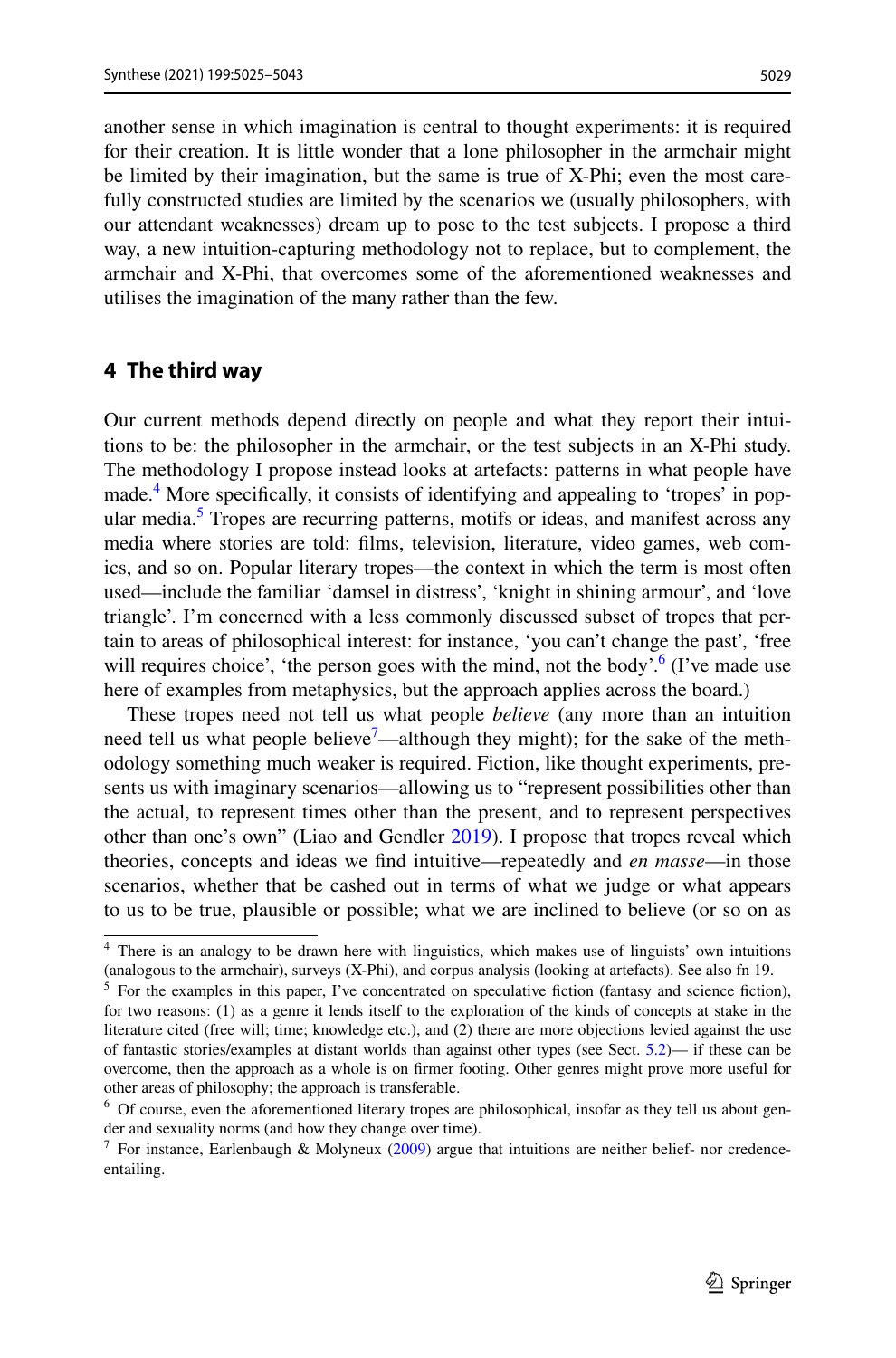your theory of intuitions dictates). If an idea is too unintuitive, it does not survive to become a trope.<sup>[8](#page-5-0)</sup>

It may be the case that something about what is logically or conceptually possible could be derived from the stories we can imagine and/or the tropes that emerge, but that is not my claim here.<sup>[9](#page-5-1)</sup> Whether intuitions correspond with truth—no matter how they are gathered—is a question for subsequent philosophical analysis, not the intuition gathering stage. However, it would not be outrageous—and would be compatible with many accounts—to suggest that tropes provide insight at least into what people deem to lie within the boundaries of possibility.<sup>10</sup> Indeed, as is familiar, several popular modal arguments rely on the stronger claim "that what one can imagine functions as a fallible and defeasible guide to what is really possible in the broadest sense" (Liao and Gendler [2019](#page-18-13)), and tropes are a subset of the imaginable: they indicate what people are repeatedly and popularly willing and able to imagine. Nonetheless, my proposal here is just that trope analysis identifes—and in some cases tropes correspond directly to—folk intuitions.<sup>[11](#page-5-3)</sup> (I discuss concerns about whether folk intuitions gleaned from fiction are useful or sufficiently reliable in Sects. [5.1](#page-11-1) and [5.2\)](#page-13-0).

Imagination plays a dual role in all three methods of intuition gathering: it allows us to create the thought experiments or fctions, and it allows us to mentally represent the latter, thereby eliciting the intuitions. My approach allows us to leverage the imagination of the many rather than the few on both counts: scenarios are both created and consumed by the folk themselves.

The best way to understand how the approach works is to look at examples, so I shall start with those, and then in Sect. [4.1](#page-7-0) say a bit more about the mechanics. In Sect. [4.2,](#page-9-0) I highlight some advantages, and in Sect. [4.3](#page-10-0) show what's novel about the methodology. Finally, in Sect. [5](#page-11-0), I consider objections.

<span id="page-5-0"></span><sup>8</sup> Where 'too unintuitive' means intuitive to too few people, or in too few contexts/circumstances. Tropes are not *by defnition* those ideas that people fnd intuitive, but rather there is a correlation between the two: tropes refect the intuitions of the folk, and ideas that are 'too unintuitive' thus lack corresponding tropes.

<span id="page-5-1"></span><sup>9</sup> It is evident that at least in some cases there is a diference between where the folk draw the boundaries of possibility and where philosophers would argue they in fact lie. See Sect. [5.1](#page-11-1) for more on the discrepancy between conceptual possibility and folk intuitions/tropes.

<span id="page-5-2"></span> $10$  For this and stronger positions, see for example Chudnoff [\(2011](#page-17-6): p. 625), Nagel ([2007:](#page-18-5) pp. 792, 804), Kornblith ([2007\)](#page-18-9) and Williamson [\(2016](#page-18-14)).

<span id="page-5-3"></span><sup>&</sup>lt;sup>11</sup> If it is a (philosophical) trope that  $p$ , then it is a folk intuition that  $p$ . However, many tropes are not formulated as propositions, at least without further analysis. This is not a concern; the same appears to be true of folk concepts, which empirical work suggests "are not usually represented in us as sets of necessary and sufficient conditions, but rather by means of prototypical examples together with a multi-dimensional range of ways and degrees to which members of the category can deviate from the prototype" (Nagel [2007:](#page-18-5) p. 804). Where tropes present as propositions they correspond neatly to folk intuitions; where they do not, further analysis allows us to identify the intuition underpinning the trope. The 'philosophical' delineation is not precise, but there are some tropes—particularly those relating to genre- or medium-specifc mechanics rather than narratives (e.g. those pertaining to types of video game level) that reveal limitations or conventions of the medium rather than folk intuitions; I am not including these under 'philosophical'.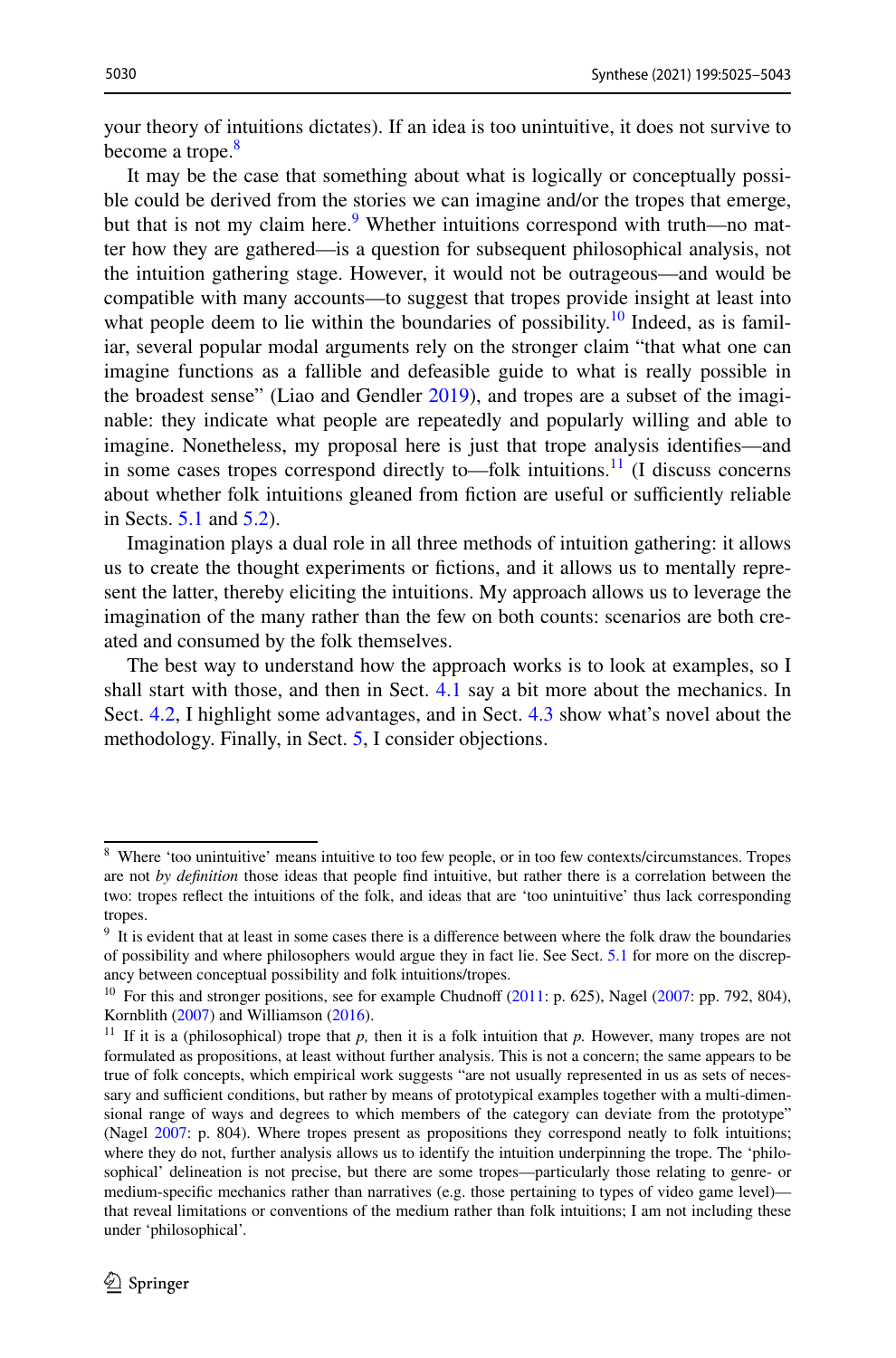Sometimes there is a predominant trope relating to a given question or concept that pervades texts across time, for instance, the idea that a foreknown future isn't free (note that the first two examples below are not from fiction, but are illustrative of where philosophy and fction have agreed—as we shall see, this is not always the case):

[I]f all things have been foreknown: and if they come to pass in this order… then by fate… all things happen which happen. But if this be so then there is nothing in our power and there is no such thing as freedom of will; and if we grant this, says [Cicero], the whole economy of human life is subverted (Augustine [2006](#page-17-12): Bk V Ch. 9 §2).

I don't see how God can have foreknowledge of everything and that there can still be free will. If God sees everything that will happen, and if he cannot be mistaken, then what he foresees must necessarily happen. And if he knows from the very beginning what all eternity will bring, not only men's actions but their thoughts and desires will be known to him, and that means that there cannot be any free will (Boethius [2008:](#page-17-13) Bk V Ch. III).

Oracle: Candy? Neo: Do you already know if I'm going to take it? Oracle: Wouldn't be much of an Oracle if I didn't. Neo: But if you already know, how can I make a choice? (Wachowski and Wachowski [2001\)](#page-18-15).<sup>[12](#page-6-0)</sup>

Recall the problem that Nahmias et al. discovered (Sect. [3\)](#page-2-0): getting people to entertain the existence of a foreknower. Fiction overcomes this hurdle; one expects that the audience watching *The Matrix: Reloaded* is willing to accept that (a) there could be such a thing as the oracle (it is conceptually coherent), and that (b) that thing could be a computer program (as the plot describes). The extent of the audience's willingness is evidenced by the recurrence of both oracle or prophet type characters in fiction, and the pervasive appearance of sentient software: i.e. they're sufficiently tropey.<sup>13</sup> The more interesting trope for my purposes is that exhibited by Neo's response: that if someone knew in advance what you would do, then you wouldn't be free to choose. This intuition is at odds with many contemporary philosophers who work on the subject, but it continues to pervade the popular canon.

That's not to say that this is the only trope relating foreknowledge and free will. The point isn't to fnd the one defnitive folk intuition: people are diverse, as are their views[.14](#page-6-2) But insofar as there are 'common-sense' views on the matter, this one—that a foreknown future is at odds with our free will—is widespread.

<span id="page-6-0"></span><sup>&</sup>lt;sup>12</sup> Other examples include "My life isn't my own. I'm a puppet for the Pattern and the prophecies, made to dance for the world before having my strings cut… my choices are made for me by the Pattern itself" (Robert Jordan and Brandon Sanderson, *The Gathering Storm* Kindle Edition, (Orbit, 2010) Ch. 47); "If I am granted a vision of the future, I will not try to prevent anything that I see. It never works" (John Van Sickle "Things I Will Do If I Am Ever the Hero" (2005), [http://www.geocities.ws/evilsnack/hero.html\)](http://www.geocities.ws/evilsnack/hero.html).

<span id="page-6-1"></span><sup>&</sup>lt;sup>13</sup> You might worry that audiences are willing to entertain even the impossible—I address this in §4.

<span id="page-6-2"></span> $14$  As X-Phi has demonstrated e.g. Weinberg et al. ([2001\)](#page-18-16) and Machery et al. [\(2004](#page-18-17)).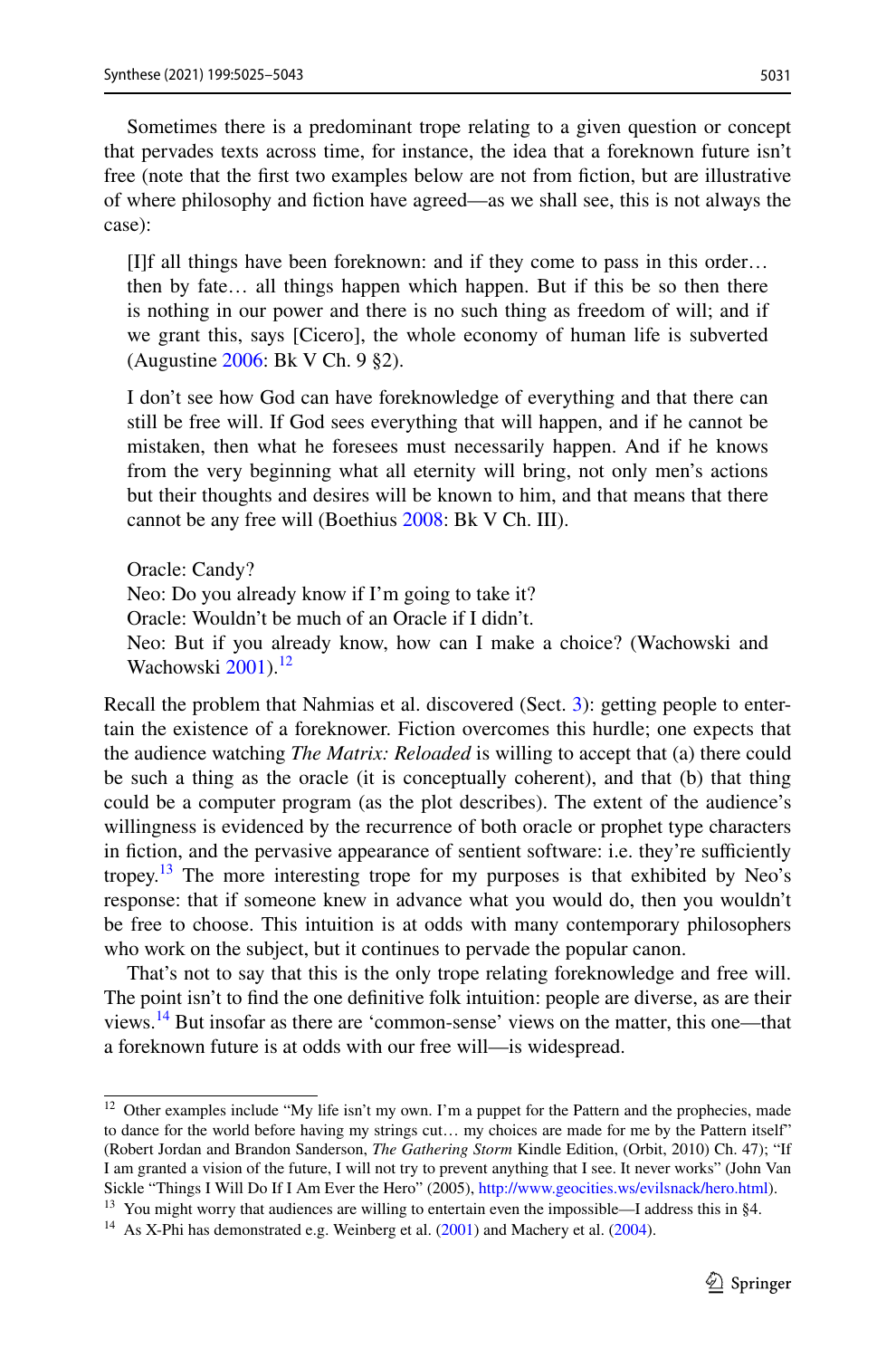Sometimes the tropes reveal a cluster of diferent views, for instance, diferent conceptions of time in time travel texts. Most fall neatly into one of two categories: those that posit a dynamic timeline (in which you can change the past) and those that posit a static timeline (in which you cannot).<sup>[15](#page-7-1)</sup> Thus both 'time travellers could change the past' and 'time travellers could not change the past' are tropes (this should be neither surprising nor worrying: philosophical theories are often similarly at odds).

In the time travel case, the tropes are a feature of the worlds of the respective fctions, but tropes needn't be in-built like this; instead they might be expressed as views of the characters. So, for instance, we fnd opposing answers to the persistence question with regards to the importance of memory in preserving personal identity:

"If you take away what they know, you take away who they are."

– Four, *Allegiant.*

"This is Caroline. Minus the memories, but it's her and this is exactly what Caroline would do."

– Adelle Dewitt, *Dollhouse* S01E08.

 Whether these opposing responses are tropes depends on their recurrence and pervasiveness (so, for instance, 'vampires sparkle' is not a trope—despite the popularity of the specifc series in which they do—but 'vampires can be killed with a stake to the heart' is). $^{16}$  $^{16}$  $^{16}$ 

#### <span id="page-7-0"></span>**4.1 The mechanics**

Nadelhofer writes, "the only method of determining what the majority of nonspecialists say about particular cases is to actually ask them" [\(2004](#page-18-2): p. 202). Trope analysis suggests otherwise. In rough and ready terms, the approach is this: instead of just thinking about what is meant by a concept or idea, or asking people what they mean by it or what they think is meant by it, look for what people have said/written/ made/engaged with about it. Philosophers already do something like trope analysis when summarising the state of play on a given philosophical topic, making claims like 'there are two broad camps in the literature', or 'philosophers have tended to claim that *p';* I'm suggesting we broaden the net. In one sense the proposal is very simple: rather than asking people—as Nadelhofer suggests—one looks at what they've said unbidden, at what they've created and consumed.

The diference between typical X-Phi and this new approach is akin to the difference between a clinical trial and an observational study in medicine: in trope

<span id="page-7-1"></span><sup>15</sup> In terms of flms, *Twelve Monkeys* and *Bill and Ted's Excellent Adventure* fall in the latter category, and *Looper* and *Back to the Future II* the former. Video games also exhibit this dichotomy—*Day of the Tentacle* and *Dragon Age Inquisition* present a dynamic timeline, and *Jak and Daxter* a static one—and so does television (e.g. *Doctor Who* is frequently dynamic, but certain episodes, e.g. 'Blink', are static) etc.

<span id="page-7-2"></span><sup>16</sup> Vampires sparkle in the *Twilight* series*.* Death-by-stake occurs in numerous texts across diferent media, including *Dracula; Shiki; The Vampire Diaries; True Blood; Bufy the Vampire Slayer; Castlevania: Lords of Shadow* and *Baldur's Gate II.*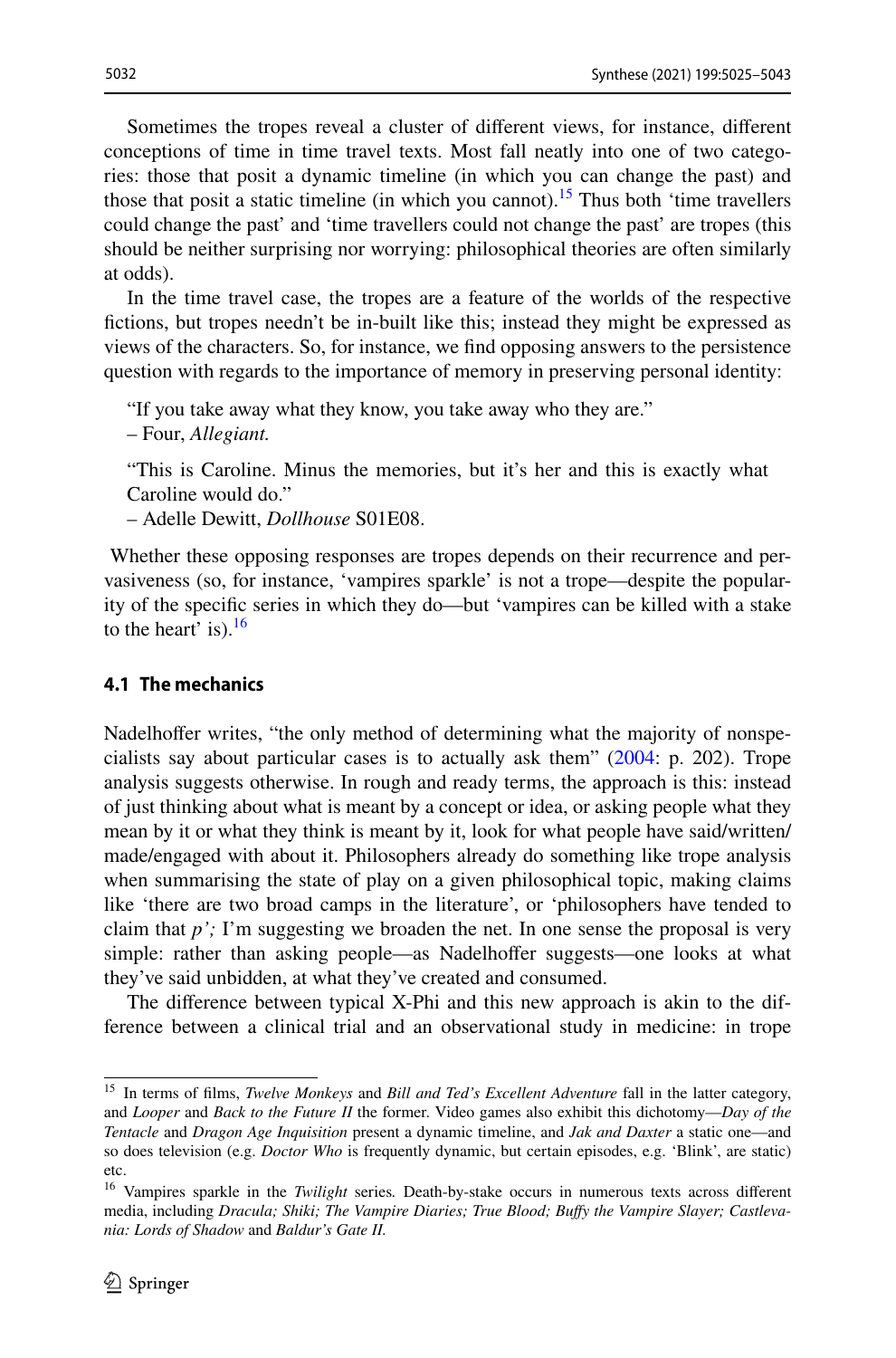5033

analysis, as in the latter, the focus is on what happens in 'the wild', amongst the folk.<sup>[17](#page-8-0)</sup> The environment and data are not so easily controlled—there are no stipulated thought experiments with "crucial characteristics…highlighted for the subject, to focus attention on what is relevant to the general account currently being tested" (Goldman [2007:](#page-17-5) p. 15)—but a wider net is cast. There are some purposes that favour armchair over experimental philosophy and vice versa; so too trope analysis lends itself to some purposes more than others. It is a particularly useful tool when mapping the landscape of possibility around a given concept, checking one's usage against the folk's, or determining if there's a disconnect between the philosophical canon and the spectrum of folk intuitions. Confrmation that a particular case satisfies a candidate theory, by contrast, may be more efficiently gained through one of the existing methods (unless there happens to be a fictional equivalent of the case).<sup>18</sup> Given the range of purposes to which folk intuitions are put, it is unsurprising that three tools might be better than two.

The biggest challenge for those utilising this methodology is the identifcation of relevant tropes, but they need not start from scratch; there is a great deal of data already collated. The frst and most immediately useful source is the online wiki 'TV Tropes', where tropes and their instances are catalogued. Therein we fnd tropes corresponding to those discussed above: you can't change the past; you can change the past; a foreknown future isn't free, and so on. The second are corpora such as the British National Corpus, the German National Corpus or the Corpus of Contemporary American English. Assembled by linguists, these are most helpful for those ideas that lend themselves to a keyword search (e.g. free will; time travel). Corpus analysis is not tantamount to trope analysis, but can be a useful starting point for finding texts relevant to a given enquiry.<sup>19</sup> As with all data, that gathered from the aforementioned sources needs to be carefully scrutinised to ensure its accuracy and pertinence; sometimes ideas, usages or accounts that would be distinct to a philosopher are confated. Nonetheless, these starting points can cut down the time and media consumption required to get an overview of the tropes in a given domain.

<span id="page-8-0"></span><sup>&</sup>lt;sup>17</sup> It has been remarked of clinical trials (in comparison with observational trials) that they focus "on an assessment of the validity of [their] results at the expense of generalizability" (Bokyo [2013\)](#page-17-16)—the same might be said for X-Phi versus trope analysis.

<span id="page-8-1"></span><sup>&</sup>lt;sup>18</sup> Kauppinen observes that two ways X-Phi surveys are used are "to settle whether people really have the sort of intuitions that philosophers assume they do" and "to challenge conceptual assumptions that philosophers routinely make" ([2007:](#page-17-11) p. 99). X-Phi is excellently positioned to do the latter (see for instance Knobe's ([2003\)](#page-17-14) comparison of reactions to two cases difering only by an ostensibly irrelevant variable); even should the tropes align to permit trope analysis to attempt the same, we should not expect this to be possible in every case (or even most cases), and it's unlikely to be the most efficient method. However, trope analysis provides a cheap, efective way of doing the former, i.e. settling whether people have the intuitions philosophers think they do; it is a particularly useful way of working out the intuitional landscape.

<span id="page-8-2"></span><sup>&</sup>lt;sup>19</sup> The use of corpus analysis is growing in philosophy; as a source of "empirical linguistic data" corpora are particularly useful for "answering language-related research questions" (Bluhm [2016\)](#page-17-15). Trope analysis—where the tropes in question are philosophically substantive (as opposed to linguistic tropes)—is not reducible to corpus analysis, as tropes are not always indicated by a certain keyword or set of phrases. As Goldman ([2007:](#page-17-5) p. 18) warns, "it would be a mistake to equate the domain of *conceptual* analysis with the domain of *linguistic* analysis".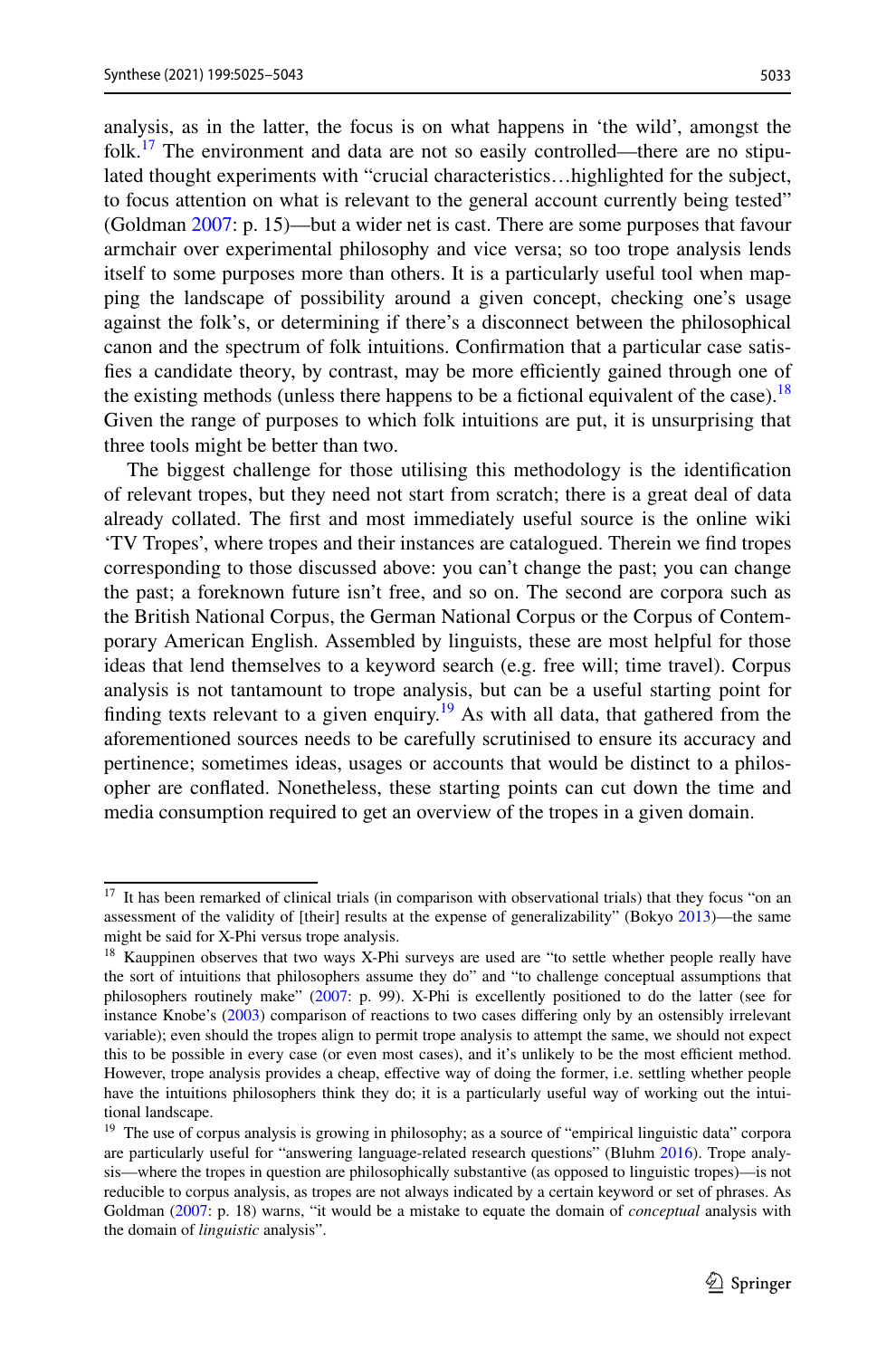As noted earlier, but worth re-emphasising, the identifcation of tropes isn't the end of the story; it's the beginning, after which we commence our traditional philosophical analysis. It is a method for getting more data about folk intuitions, checking that our spectrum of theories contains as many live options as possible, and ensuring that we're doing philosophy that is relevant to the matter with which we take ourselves to be concerned.

#### <span id="page-9-0"></span>**4.2 Advantages**

Trope analysis is a useful tool in the folk-intuition-seeker's toolkit. Although best viewed as a complement to existing approaches, it does have some advantages which recommend its use. Given a sufficient range of texts and tropes, the data is more abundant, leading to a more comprehensive map of conceptual space, and less vulnerable to some priming and framing effects (see also Sect.  $5.3$ ).<sup>20</sup> Text creators being more diverse than philosophers, and text consumers even more so, tropes are representative of a broader range of views than the traditional methods (experimental philosophers motivated by concerns about the representativeness of philosophers' intuitions and their relative homogeneity versus the diversity of the folks' should thus be sympathetic to my approach).<sup>21</sup> Yet trope analysis doesn't require a travel budget or ethics approval, and can largely be conducted from the comfort of the armchair. Trope analysis additionally allows for diachronic study of intuitions dating back before the commencement of a given investigation.<sup>[22](#page-9-3)</sup>

One of the objections levied against X-Phi surveys is that control questions—used to ensure conceptual competence on the part of the subject—"amount to presupposing that certain answers will not refect the folk concept" (Kauppinen [2007:](#page-17-11) p. 106). Experimentalists whose arguments depend on variation in intuitions (e.g. Machery et al [2013\)](#page-18-6) might fnd trope analysis benefcial as an initial step in determining the general landscape of folk intuitions so as to ensure their control questions do not inadvertently rule out particular intuitions live among the folk.

Using fction also overcomes the two challenges highlighted by Nahmias and colleagues discussed in Sect. [3](#page-2-0): getting participants to think counterfactually (as discussed above) and making technical concepts more accessible (as evidenced by the tendency of philosophers to use fctional examples to illustrate ideas). At minimum, then, trope analysis could be combined with existing methods to help us build more plausible thought experiments, allowing participants to entertain antecedents more

<span id="page-9-1"></span><sup>&</sup>lt;sup>20</sup> In addition to those mentioned in Sect. [2,](#page-1-0) another potential confounding factor in X-Phi is difference in linguistic background (Nagel [2007:](#page-18-5) p. 801), i.e. how test subjects interpret certain words in the questions they're asked. Looking at a diversity of texts from creators of diferent linguistic backgrounds—not just in terms of diferent languages or dialects, but also that use diferent registers—might help us identify or minimise such instances.

<span id="page-9-2"></span><sup>&</sup>lt;sup>21</sup> To capture the full diversity of text creators and consumers, it's important to include not just mainstream flms and novels from prestige presses in our trope analysis—see Sect. [5.3.](#page-15-0)

<span id="page-9-3"></span> $22$  For instance, here in 2020 I can get a picture of how folk intuitions about time and time travel have changed since the publication of H. G. Wells's *The Time Machine,* without needing my own time machine.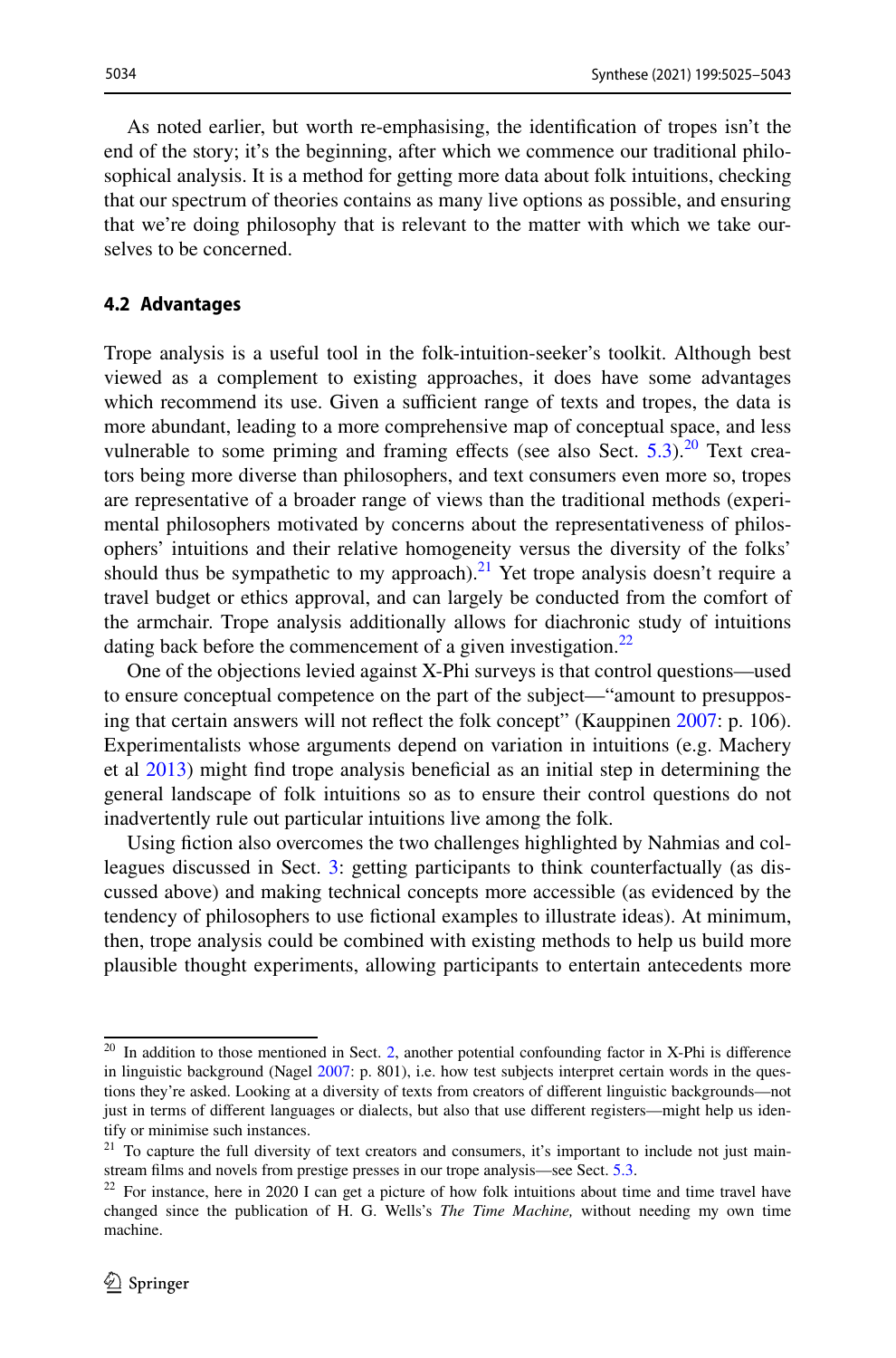readily, and—thanks to the greater number of creators working on fctional scenarios—giving us the best chance of making ideas salient without the use of technical terms. As Ichickawa and Jarvis write,

We can use fictional texts to communicate far more than their literal contents. This in turn allows people to come to grasp propositions too difficult to easily express in literal speech ([2009:](#page-17-17) p. 235).

 Both of our current methods are restricted by our imaginations: what thought experiments we can dream up to elicit intuitions, either from ourselves or from study participants. Trope analysis allows us to leverage the imaginations of many, indeed of the folk *en masse.* It also enables philosophers to identify and engage with ideas that have captured the popular imagination, which for many of us is an additional boon.<sup>23</sup>

#### <span id="page-10-0"></span>**4.3 Used but new**

Philosophers attending to fiction is not an unusual occurrence, but broad-scale, cross-media trope analysis is novel in philosophy, despite haven proven fruitful in other disciplines (dating back to Aristotle's *Poetics)*. Philosophers have analysed individual texts (e.g. *The Blackwell Philosophy and Pop Culture Series)* or used examples from fiction to illustrate a theory (e.g. Hanley [2004](#page-17-18)). They have engaged in philosophical analyses of fction itself (e.g. truth in fction—Lewis [1978\)](#page-18-18) and the implications of our emotional or moral responses to it or its characters (e.g. Camp [2009](#page-17-19): p. 107). Speaking broadly, rigorous philosophical engagement with fctional texts has tended to be theory-led, asking what texts refect or illustrate a given theory, how we might understand a text through the lens of a given theory, or more abstract questions about the status or mechanics of fction. These are legitimate questions to explore, but they don't exhaust the usefulness of fction to our philosophical endeavours. Thus a second novelty of the proposed approach is that it is, as much as possible, text-frst. This permits room for ideas and theories lying outside the extant philosophical canon, but still within the spectrum of possibility; it also allows the recognition of subtleties in texts (and across texts, given trope analysis) that only become evident when we stop looking through the lens of our preferred theory. $^{24}$  $^{24}$  $^{24}$ 

Finally, and most signifcantly, it is novel to use trope analysis for the purpose I propose: to identify folk intuitions.

<span id="page-10-1"></span><sup>&</sup>lt;sup>23</sup> This is another respect in which experimentalists should be sympathetic to trope analysis. For instance, Knobe writes that if he had to explain his research, he'd say "I study the most basic concepts people use to understand themselves and their world" and notes that his fellow X-Phi proponents "don't understand how certain philosophers can fail to be moved by issues that other people fnd so deeply important" [\(2007](#page-18-5): p. 90). Trope analysis helps us identify ideas, theories and questions that repeatedly capture the folk imagination, and does so by examining the artefacts in which people have explored themselves and their world.

<span id="page-10-2"></span><sup>&</sup>lt;sup>24</sup> These concerns are also relevant to the construction of thought experiments—often we start with a set of possible answers. Those may not refect the full spectrum of possible answers, and our construction may be skewed, as suggested above, by our pre-existing theoretical commitments.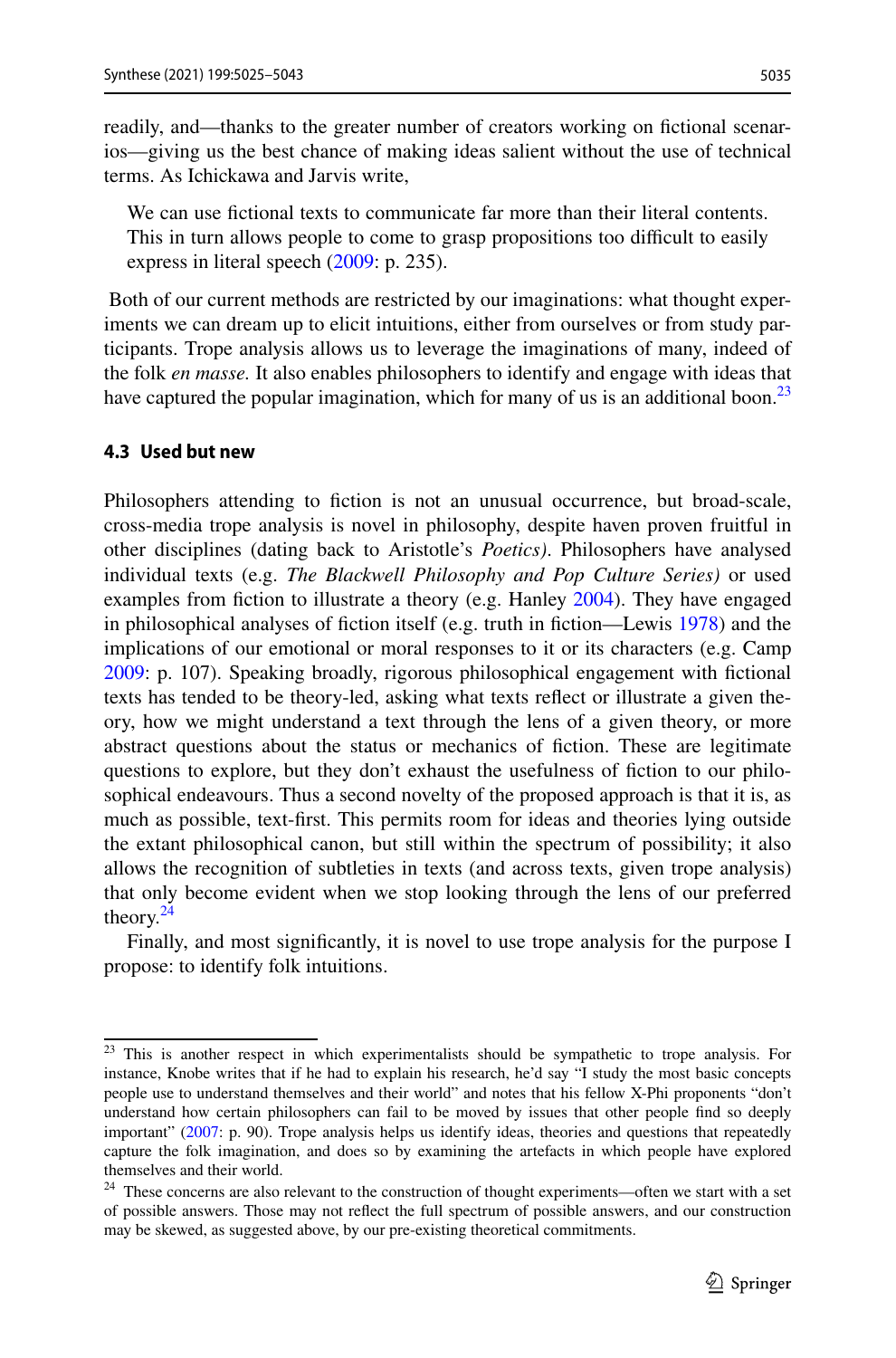But with novelty comes doubt. In the following section I respond to potential objections to the use and usefulness of the method. I have grouped the bulk of these into two clusters: (1) worries about deriving folk intuition data from fction (Sect. [5.1](#page-11-1)) and (2) worries about deriving intuitions from speculative fction in particular (Sect. [5.2\)](#page-13-0). Then, I consider a concern about the direction of infuence between tropes and intuitions (Sect. [5.3\)](#page-15-0).

# <span id="page-11-0"></span>**5 Objections**

#### <span id="page-11-1"></span>**5.1 Impossible fctions and conceptual falsehoods**

#### **5.1.1 Objection: Can't there be impossible fctions?**

This objection dates back at least to Descartes, who observed that "fction makes us imagine a number of events as possible which are really impossible" ([1950:](#page-17-20) p. 5). One doesn't have to look far to discover impossible fctions—time travel stories, for instance, are frequently plagued by logical inconsistencies.<sup>25</sup> However, not all parts of an impossible fction are impossible, and as far as the method is concerned only the tropes are of interest. Thus most impossibilities won't enter into our dataset, because the impossible circumstances won't be replicated sufficiently to become a trope. However, if the tropes themselves are impossible—as we might think 'you can change the past' might be, depending on our background theory of time—then that's really interesting! (And would motivate us to investigate what it is about the trope that makes it so pervasive despite its impossibility, as we might for mistaken intuitions identifed in other ways).

Of course this same worry can be levelled against thought experiments. As Ichikawa and Jarvis ask, "How can we know that the story we're engaging with in a thought experiment describes a possible situation?" ([2009:](#page-17-17) p. 233). In either case, the burden is then on the philosopher to identify the impossibility and to articulate (and perhaps suggest an explanation for) the disconnect between reality and common sense.

#### **5.1.2 Objection: conceptual falsehoods**

However, even if we're not worried about *logically* impossible stories, we might have a related and arguably more serious concern: what about *conceptually* impossible stories? Although I have tried to remain neutral with respect to what intuitions serve as evidence or justifcation for, we might think that for the intuitions (and the method for accessing them) to be useful, they should—at minimum—reveal how people use concepts and what they take the boundaries of possibility to be. Given this, one might worry about people entertaining conceptual impossibilities.

<span id="page-11-2"></span> $25$  Any of the 'dynamic timeline' stories mentioned in fn. 15 arguably fall into this category.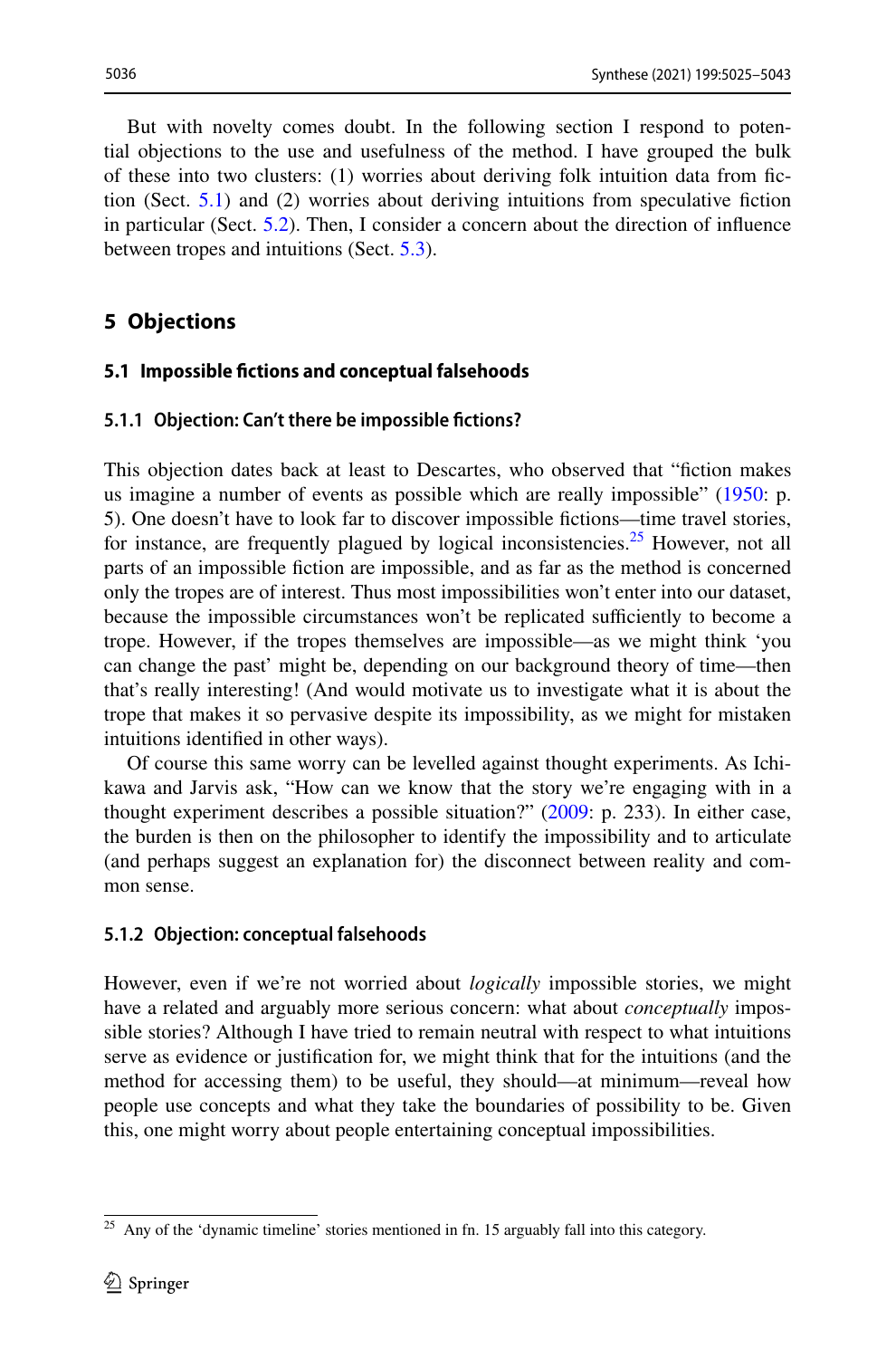Van Inwagen proposes an objection of this sort in a paper on mereology, where he notes that he's not going to tackle one of his interlocutor's points, because

Examples drawn from literary fantasy are essential to his argument, and, in my view, one may not use examples from fantasy in conceptual investigations. The reason is simple: the author of a fantasy has the power to confer "truth in the story" on known conceptual falsehoods. I could, for example, write a fantasy in which there were two mountains that touched at their bases but did not surround a valley. *A fortiori,* the author of a fantasy has the power to confer truth in the story on a proposition such that it is a controversial philosophical question whether that proposition is a conceptual falsehood [\(1993](#page-18-19): pp. 229–230).

It's worth separating out two diferent concerns here:

- 1. Does the possibility of conceptually impossible stories—or those containing conceptual falsehoods—afect the usefulness of the method for gathering folk intuitions?
- 2. Does this possibility afect the usefulness of the intuitions for subsequent conceptual analysis?

The answer to (1) is straightforward. The goal of the methodology is not to work out what truths the story contains<sup>26</sup> or whether concepts are being used appropriately that is part of the next step, the subsequent philosophical analysis, rather than the intuition gathering. At this initial stage, we're concerned with what is contagious, compelling and pervasive, rather than what's true or refective of reality. (You might worry that stories with conceptual falsehoods have an undue infuence on folk intuitions—I deal with this in Sect. [5.3\)](#page-15-0).

As for (2), it may be the case that some fction plays with concepts in a way we would deem 'misuse'—a classic (if somewhat outdated) example might be 'some mothers are male'.<sup>27</sup> We can say many of the same things about such cases as I offered for impossible fictions: if the examples are isolated anomalies, they won't make it into the dataset (as they won't become tropes); however, if a 'conceptual falsehood' were to survive to become a trope, then perhaps we should reconsider whether it is genuinely a conceptual falsehood (as opposed to a conceptual shift, the concept being broader than we had realised, or a new concept using the same word). Even if there are cases of mass confusion, that in itself is interesting: what makes them so tenacious?

But we can go slightly further. Although I am not committed to the claim that folk intuitions are a guide to the actual way things are, or the way they might

<span id="page-12-0"></span><sup>&</sup>lt;sup>26</sup> Lest it be ambiguous, I mean here 'what (objective) truths there are in the text' as opposed to 'what is true in (the context of) the story'.

<span id="page-12-1"></span><sup>27</sup> We see the inverse of this in the *Mass Efect* series—the asari species can procreate with any gender or species, but refer to 'fathers' as the parent who didn't give birth to the child. So, in the text, 'some fathers are female' is true.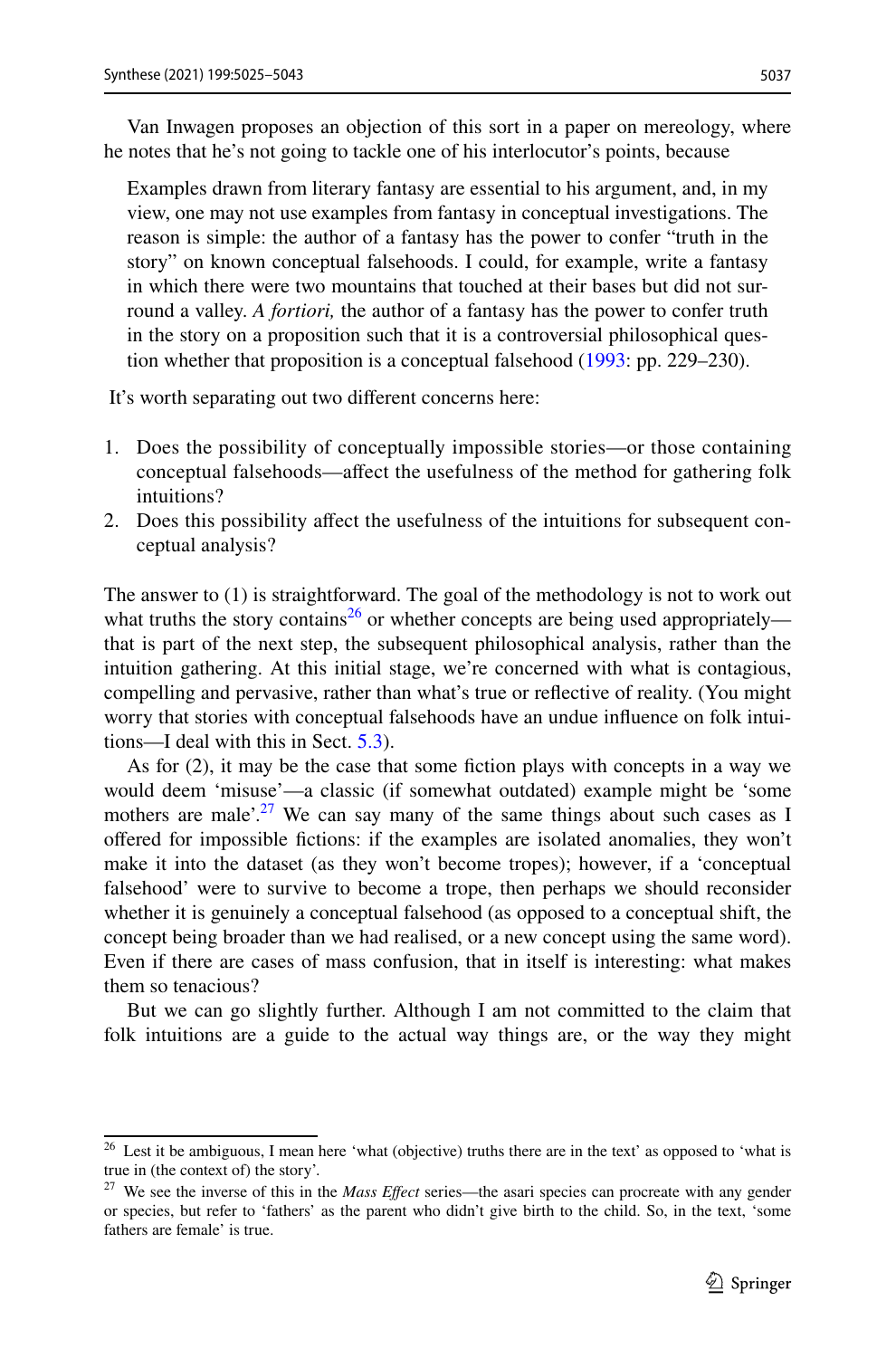(metaphysically or logically) have been—as opposed to what people take to be possible—I am sympathetic to the following from Ichikawa and Jarvis:

There does seem to be a useful notion of conceptual possibility to which this conceivability is an excellent guide. Conceptual possibility is closely tied to what one can rationally and coherently conceive. If a proposition is a conceptual possibility, then an ideal rational agent can coherently conceive of it as true… ([2009:](#page-17-17) p. 233).

Like them, I find compelling the notion that there's a kind of possibility—perhaps an imaginative possibility—that picks out something interesting and useful. Importantly, this possibility has limits: some ideas an audience refuses to entertain, and others last only the length of a flm or series (e.g. sparkly vampires). Tropes reveal those ideas that multiple people repeatedly fnd intuitive; they are artefacts of our popular imagination.

But even if the objection goes through and some stories (and even some tropes) contain conceptual falsehoods, clearly not all (or even most) are problematic in this way. Fictions "are (at least typically) generated so as to maintain their collective coherency" (Ichikawa and Jarvis [2009](#page-17-17): p. 234)—they are very hard to imagine otherwise. Some fctions not only pass the imaginability test but are deemed internally consistent by philosophers, as Lewis notes in "The Paradoxes of Time Travel":

Not all science fction writers are clear-headed, to be sure, and inconsistent time travel stories have often been written. But some writers have thought the problems through with great care, and their stories are perfectly consistent ([1976:](#page-18-20) p. 145).

#### <span id="page-13-0"></span>**5.2 Speculative fction and intuitions about distant worlds**

### **5.2.1 Objection: even if tropes give insight into folk intuitions, why should we trust our intuitions about stories that take place in worlds very diferent to our own?**

Something like this objection has been levelled against certain thought experiments, so if it can be overcome, that's a boon not only for my approach but for the armchair and X-Phi as well. Nahmias et al.'s free will X-Phi has been criticised for "asking the folk to consider highly extraordinary stories" about circumstances very diferent to what they have experienced:

[I]t is very difficult to intuitively prescribe whether [an agent acts freely] when the context is out of the ordinary; or when our beliefs are being questioned… One cannot appeal to common sense while challenging it (Gasparatou, [2010](#page-17-21): p. 380; Cf. van Inwagen [1998:](#page-18-21) p. 70).

Quine objects similarly to the use of 'absurd' science-fction scenarios when contemplating personal identity:

To seek what is "logically required" for sameness of person under unprecedented circumstances is to suggest that words have some logical force beyond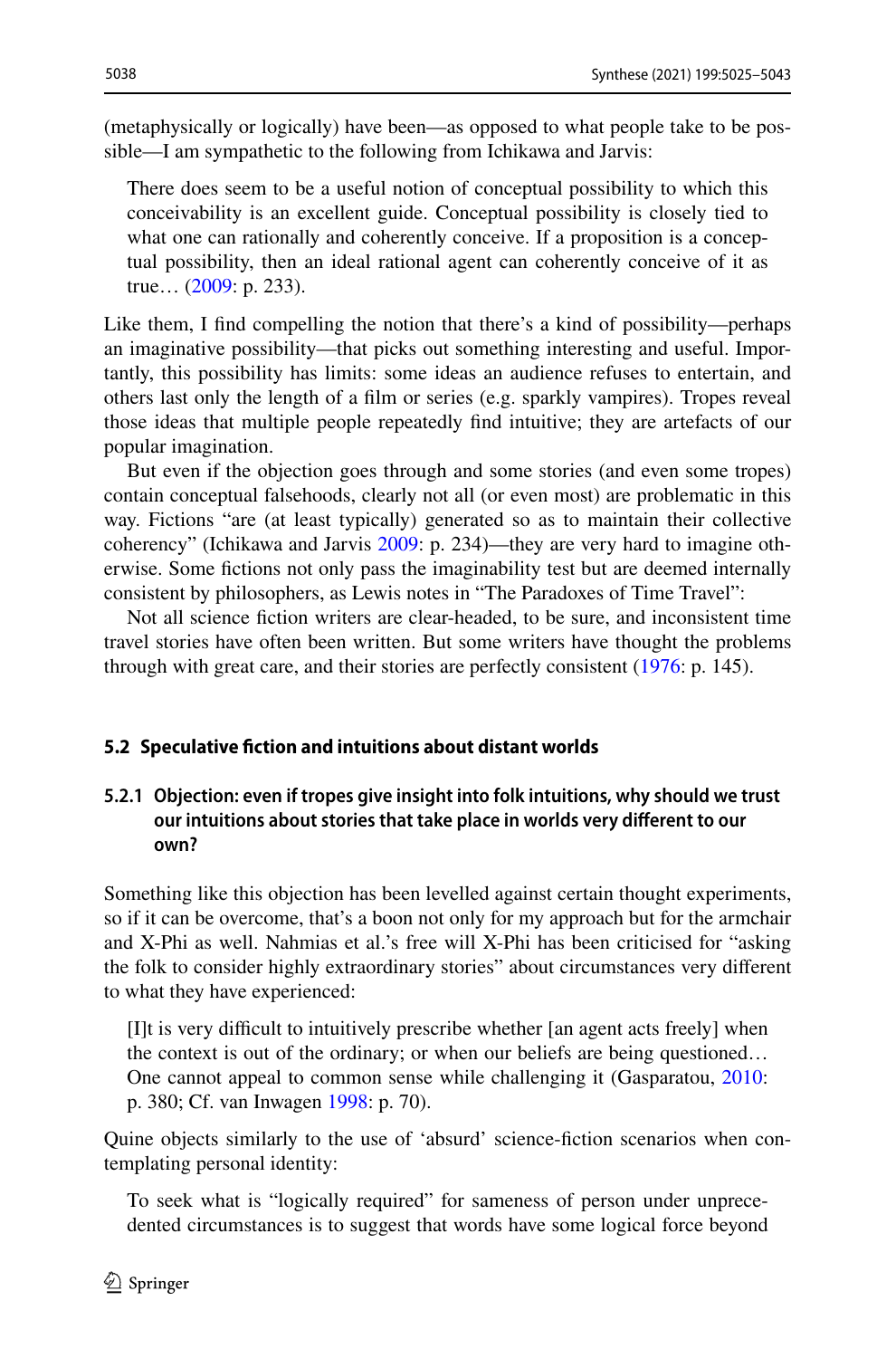If compelled by this, and borrowing the familiar notion that thinking about fction or thought experiments is akin to counterfactual thinking (Lewis [1978](#page-18-18); Camp [2009;](#page-17-19) Williamson  $2008$ ,<sup>[28](#page-14-0)</sup> one might think that our thought experiments and the tropes we investigate should be limited to the closest possible worlds (or fctions that take place in worlds like our own). However, it's not clear (a) that we can't learn from distant possible worlds, or (b) that the worlds of speculative fction are that distant or the scenarios they depict so 'extraordinary'. To quote Parft's [\(1984](#page-18-24)) response to Quine,

This criticism might be justifed if, when considering such imagined cases, we had no reactions. But these cases arouse in most of us strong beliefs. And these are beliefs, not about our words, but about ourselves.

Ichikawa and Jarvis ask us to entertain a case where a planet's oceans are flled with orange juice and someone sufocates when their lungs fll with juice upon being submerged. They ask,

Did that person drown? Most English speakers will answer that he did. In this way we might fnd evidence that the particular liquid a person sufocates in is immaterial to whether he or she drowns—it would seem we have succeeded in doing some conceptual analysis of drowning [\(2009](#page-17-17): p. 238).

 A world with orange juice oceans is arguably more distant than many of the worlds of speculative fction, yet Ichikawa and Jarvis make claims signifcantly stronger than mine on the basis of our intuitions about it.

The most creative, original fiction still holds fixed "part of our factual background"—it is from there that we can "safely reason" (Lewis [1978](#page-18-18): p. 170). Speculative fction has spawned a plenitude of pervasive tropes, some of which have become decidedly ordinary. Worlds, and stories, may be far away without being far-fetched.

# **5.2.2 Objection: what we fnd intuitive in the context of speculative fction is diferent to what we fnd intuitive in our everyday lives**

It seems true that my intuitions might vary from case-to-case depending on context. Suppose that I see a blue police box and hear a 'vworp' noise. The explanation I would fnd most intuitive if I was watching television at the time (that it was a time traveller arriving on screen) is quite diferent than if I was standing in the main street of town (where the police boxes are used as convenience stands and any strange noises are to be attributed to buskers).

<span id="page-14-0"></span><sup>&</sup>lt;sup>28</sup> Liao and Gendler [\(2019](#page-18-13)) also note that imagination—which allows us to represent the scenarios in fction and thought experiments—is also what "lets one move from counterfactuals' antecedents to their consequents.".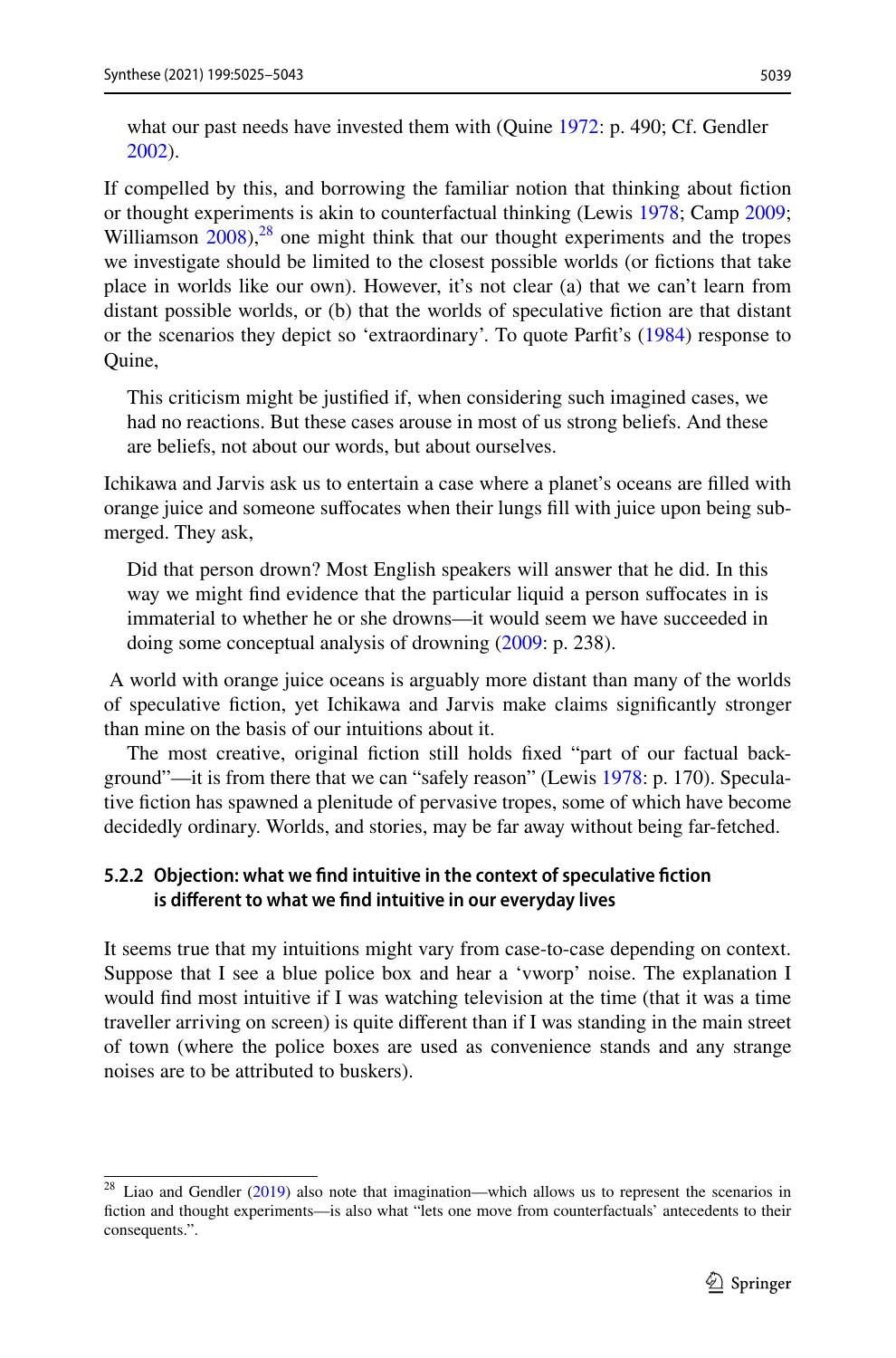If this is a problem—and it's not clear that it is—it is not unique to trope analysis. Gendler ([2007\)](#page-17-23), for instance, argues that our abstract intuitions often difer from those elicited via thought experiments. There are clear examples of this: the tripartite (JTB) theory of knowledge is intuitive to many, and yet so too are the Gettier cases which indicate the theory's insufficiency. Earlenbaugh and Molyneux present a convincing account of this and why it's unproblematic in terms of competitive intuitions: we have "one collection…that concern cases and another…that arise from general principles or theory" ([2009:](#page-17-4) p. 107 fn. 20). Likewise, we may have one collection of intuitions at play when contemplating what the world would be like if there were time travellers (such as one might when writing an episode of *Doctor Who*)—which might in turn affect other intuitions, like those pertaining to our concept of time—and another when we think about time in the abstract or time in our everyday lives (which we don't usually think involves time travel).

Returning to the Gettier cases, Nagel notes that "as counter-examples became more elaborate—involving subjects with strange new perceptual faculties or paranormal powers—it was also found that these cases did not always trigger the sort of robust and widely shared responses that greeted Gettier's original examples" [\(2007](#page-18-5): p. 797). One advantage of trope analysis over single thought experiments is that tropes *are* 'widely shared responses', even when they pertain to 'subjects with strange new perceptual faculties or paranormal powers', time travel, or prescient programs.

#### <span id="page-15-0"></span>**5.3 Worries about direction**

# **5.3.1 Objection: folk intuitions should come from the folk—why think that this method reveals the intuitions of the folk rather than just the intuitions of the media creators?**

It is plausible that our intuitions are shaped by our experiences and circumstances (including, but not limited to, the media we consume); they don't occur in a vac-uum.<sup>[29](#page-15-1)</sup> Media doesn't exist in a vacuum either: the experiences and circumstances of its creators infuence it, but so do concerns about what the audience will accept, enjoy and engage with. I'm happy to concede that engaging with particular types of media might infuence one's intuitions and expectations, but suggest that the causal infuence goes both ways, with media responding to uptake. As part of this process, some ideas repeatedly emerge and thus become tropes.<sup>[30](#page-15-2)</sup>

<span id="page-15-2"></span><span id="page-15-1"></span><sup>&</sup>lt;sup>29</sup> Evidence suggests that intuitions are affected by a number of factors, including (but not limited to) cultural background, socio-economic status, gender, order of presentation, personality traits, education, theory adoption, whether there is a clean smell in the room, and so on. For an overview see Nado [\(2014](#page-18-3)). <sup>30</sup> An anonymous reviewer notes that there may be cases where ideas are frequently perpetuated and then acceptance follows. One example might be, I suppose, stereotypes in 'fake news'/propaganda. That might very well be true, and points to the importance of looking at a diverse range of texts over diferent media and by diferent creators. Additionally, as noted above, I think it's particularly the case in fction that the infuence between texts and consumers (and thus the tropes in the former and the intuitions of the latter) goes both ways (thanks to the internet as a forum for dialogue between creators and consumers, alternative methods of publishing allowing for greater overlap between the two etc.); the correlation between the two allows us to derive information about intuitions from tropes.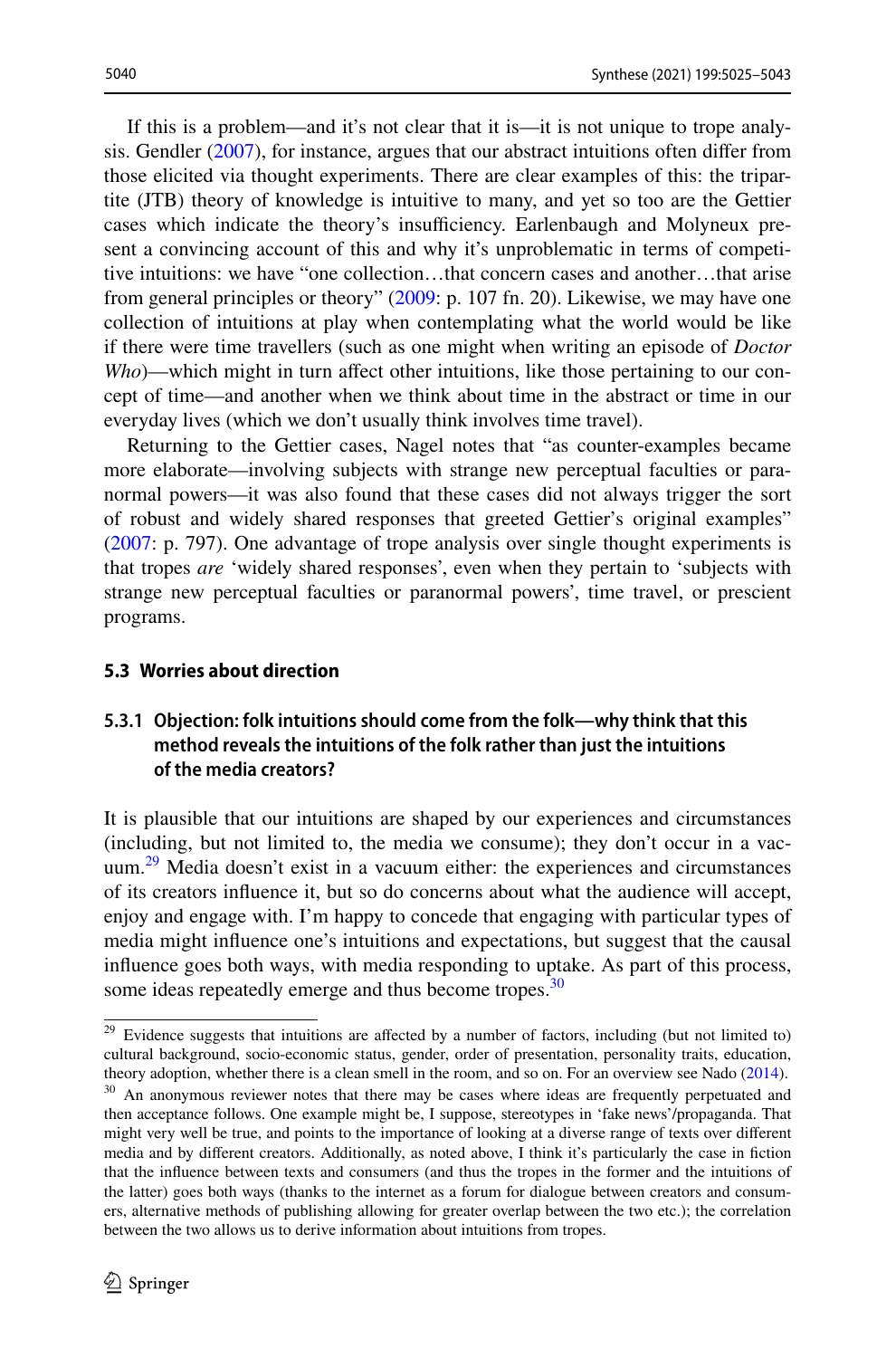Of course, if only a few voices dominate text production, then we might worry that trope analysis would be a less efective measure of the intuitions of the masses, since the texts would be limited by the imagination of a few. But this is no longer the case: thanks to the internet and alternative methods of publishing, a much larger range of creators are enfranchised to both produce and distribute their work.<sup>31</sup> Some of the most interesting trope subversions and developments have arisen from the amplifcation of minority voices, through self-publishing, independent games, web comics and so forth. Looking at tropes in a range of texts helps capture a diverse range of intuitions that better refect the diversity of the folk.

# **6 Conclusion**

It is striking that so many of the objections to using tropes in fiction to derive folk intuitions—potential impossibility, conceptual falsehoods, extraordinariness—can also be levelled at the thought experiments that underpin much of both armchair and experimental philosophy. Formulating responses to them is thus a positive step for the philosopher's toolkit as a whole, not just the new methodology I propose. However, there are some advantages to the latter that provide additional motivation for its use, not least because fction is full of rich, complex, diverse thought-experimentlike scenarios that philosophers didn't write, and thus that don't have our limitations. A weaker conclusion, then, might be that we should make more use of fction in our experimental philosophy and armchair musings, in addition to (or in some cases instead of) the thought experiments we devise.

But this isn't the only reason we should add trope analysis to our philosophical toolkit. It also has the beneft of providing a new way for academic philosophy to access and interact with questions of perennial folk interest, beyond treatments of individual texts or theories. In helping us to identify a greater range of folk intuitions, trope analysis furthers our philosophical understanding, providing new data for conceptual mapping and analysis. And fnally, the approach reveals the promise of philosophy to help us tell new stories, shining light on and making clear existing patterns and thereby encouraging the transcendence and subversion of current tropes. Eliciting folk intuitions via cases has always involved harnessing the imagination, both in their construction and in their use; trope analysis allows us to widen our net to capture the imaginative outputs of the many, rather than the few.

**Acknowledgements** I am grateful to Stephan Leuenberger and this journal's anonymous referees for helpful comments on this paper, and Peter Menzies and Daniel Nolan for inadvertently getting me started on this path.

**Funding** Funding was provided by the Swiss National Science Foundation (Grant No. 182847).

<span id="page-16-0"></span><sup>&</sup>lt;sup>31</sup> Fanfiction is a notable example and worth including in trope analysis: fanfics as a medium have their own tropes, as well as sharing some with the canonical texts that inspire individual works.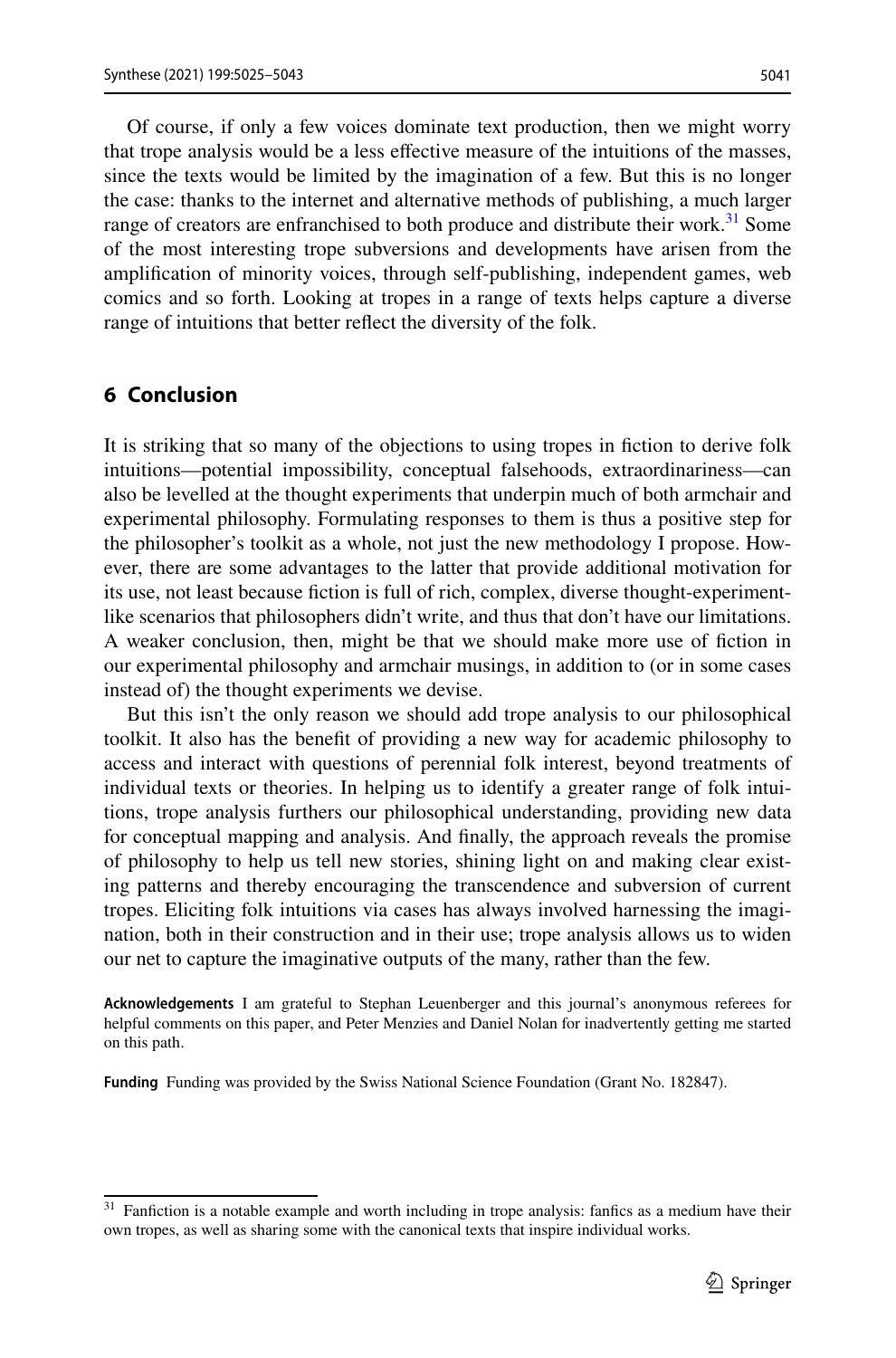**Open Access** This article is licensed under a Creative Commons Attribution 4.0 International License, which permits use, sharing, adaptation, distribution and reproduction in any medium or format, as long as you give appropriate credit to the original author(s) and the source, provide a link to the Creative Commons licence, and indicate if changes were made. The images or other third party material in this article are included in the article's Creative Commons licence, unless indicated otherwise in a credit line to the material. If material is not included in the article's Creative Commons licence and your intended use is not permitted by statutory regulation or exceeds the permitted use, you will need to obtain permission directly from the copyright holder. To view a copy of this licence, visit [http://creativecommons.org/licen](http://creativecommons.org/licenses/by/4.0/) [ses/by/4.0/](http://creativecommons.org/licenses/by/4.0/).

### **References**

<span id="page-17-12"></span>Augustine. (2006). *City of God.* In H. Bettenson, & G. R. Evans (trans.), London: Penguin Classics.

- <span id="page-17-8"></span>Bealer, G. (1998). Intuitions and the autonomy of philosophy. In M. DePaul & W. Ramsey (Eds.), *Rethinking intuition: The psychology of intuition and its role in philosophical inquiry* (pp. 201– 239). Oxford: Rowman & Littlefeld.
- <span id="page-17-15"></span>Bluhm, R. (2016). Corpus analysis in philosophy. In M. Hinton (Ed.), *Evidence, experiment and argument in linguistics and the philosophy of language* (pp. 91–109). Bern: Peter Lang.
- <span id="page-17-13"></span>Boethius (2008) *The consolation of philosophy.* In D. R. Slavitt (trans.). Cambridge, MA: Harvard University Press.
- <span id="page-17-16"></span>Bokyo, E. J. (2013). Observational research—Opportunities and limitations. *Journal of Diabetes and its Complications, 27*(6), 642–648.
- <span id="page-17-19"></span>Camp, E. (2009). Two varieties of literary imagination: Metaphor, fction and thought experiments. *Midwest Studies in Philosophy, 33,* 107–130.
- <span id="page-17-10"></span>Cappelen, H. (2012). *Philosophy without intuitions*. Oxford: OUP.
- <span id="page-17-6"></span>Chudnof, E. (2011). What intuitions are like. *Philosophy and Phenomenological Research*, *81*(3), 625–654.
- <span id="page-17-20"></span>Descartes. (1950). *Discourse on method.* In L. J, Lafeur (trans.). New York: Liberal Arts Press.
- <span id="page-17-9"></span>Deutsch, M. E. (2015). *The myth of the intuitive: Experimental philosophy and philosophical method*. New York: MIT Press.
- <span id="page-17-3"></span>Devitt, M. (2006). Intuitions in linguistics. *British Journal for the Philosophy of Science, 57*(3), 481–513.
- <span id="page-17-4"></span>Earlenbaugh, J., & Molyneux, B. (2009). Intuitions are inclinations to believe. *Philosophical Studies, 145,* 89–109.
- <span id="page-17-21"></span>Gasparatou, R. (2010). Folk intuitions, science fction and philosophy: Comment on experimental philosophy. *Journal of Cognition and Culture, 10,* 377–382.
- <span id="page-17-22"></span>Gendler, T. (2002). Personal identity and thought experiments. *The Philosophical Quarterly, 52*(206), 34–54.
- <span id="page-17-23"></span>Gendler, T. (2007). Philosophical thought experiments, intuitions, and cognitive equilibrium. *Midwest Studies in Philosophy, 31,* 68–89.
- <span id="page-17-5"></span>Goldman, A. (2007). Philosophical intuitions: Their target, their source, and their epistemic status. *Grazer Philosophische Studien, 74,* 1–26.
- <span id="page-17-2"></span>Goldman, A., & Pust, J. (1998). Philosophical theory and intuitional evidence. In M. DePaul & W. Ramsey (Eds.), *Rethinking intuition: The psychology of intuition and its role in philosophical inquiry* (pp. 179–197). Oxford: Rowman & Littlefeld.
- <span id="page-17-18"></span>Hanley, R. (2004). No end in sight: Causal loops in philosophy, physics and fction. *Synthese, 141*(1), 123–152.
- <span id="page-17-17"></span>Ichikawa, J., & Jarvis, B. (2009). Thought-experiment intuitions and truth in fction. *Philosophical Studies, 142,* 221–246.
- <span id="page-17-0"></span>Jackson, F. (1998). *From metaphysics to ethics: A defense of conceptual analysis*. New York: Oxford University Press.
- <span id="page-17-11"></span>Kauppinen, A. (2007). The rise and fall of experimental philosophy. *Philosophical Explorations, 10,* 95–118.
- <span id="page-17-14"></span>Knobe, J. (2003). Intentional action and side efects in ordinary language. *Analysis, 63*(3), 190–194.
- <span id="page-17-7"></span>Knobe, J. (2007). Experimental philosophy. *Philosophy Compass*, *2*(1), 81–92.
- <span id="page-17-1"></span>Korman, D. Z. (2009). Eliminativism and the challenge from folk belief. *Nous, 43*(2), 242–264.